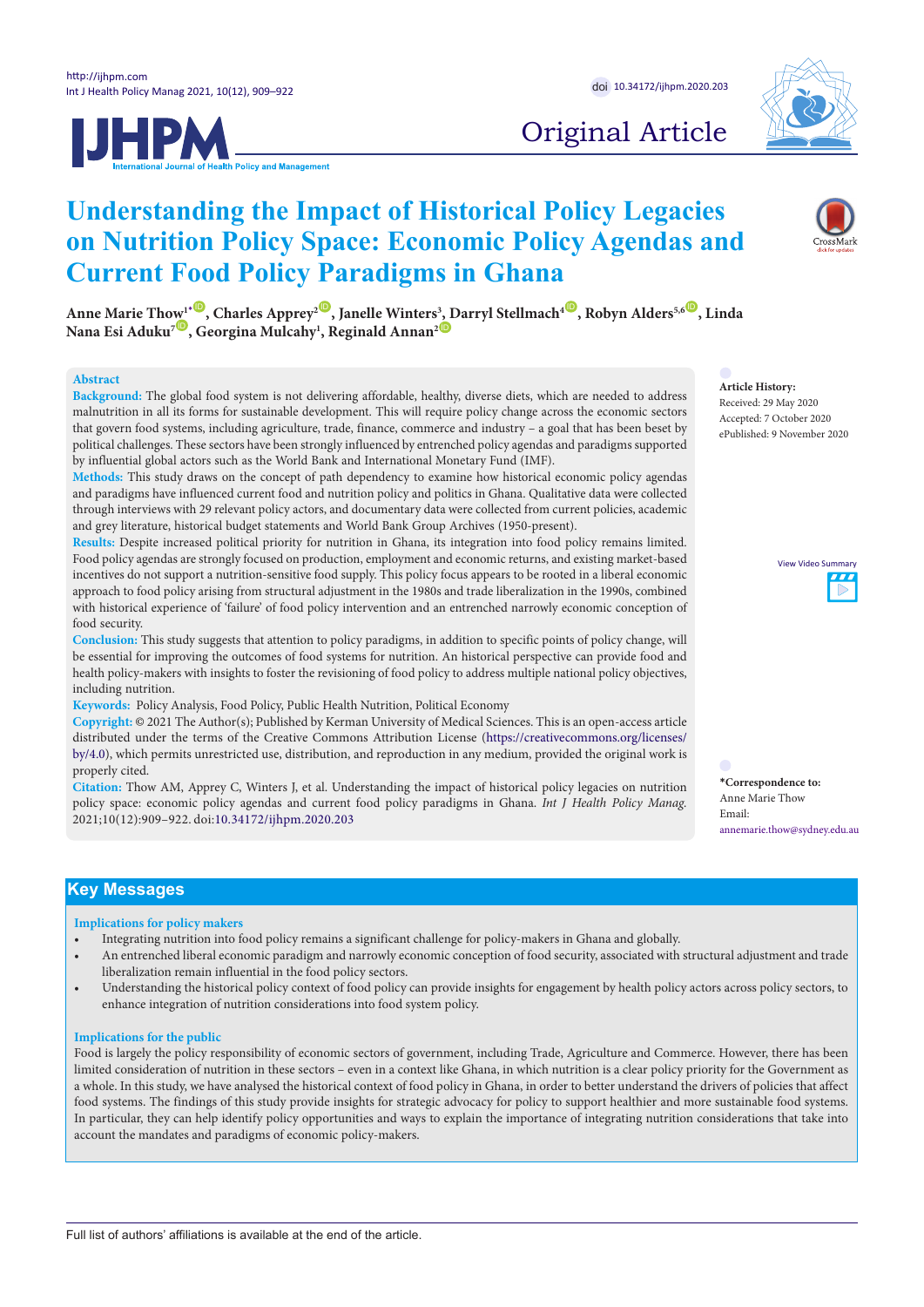### **Background**

The global food system is not delivering affordable, healthy diverse diets.<sup>1,2</sup> Despite declines in hunger and undernutrition globally in the past two decades, 821 million people are undernourished, micronutrient deficiencies are widespread, and hunger is again on the rise.<sup>3,4</sup> This trend is particularly concerning in the Africa region; since 2014, the number of individuals with moderate or severe food insecurity in the region has increased, with over half of the population now facing food insecurity. If recent trends continue the region's distribution of undernourishment will be the highest in the world by 2030. Preliminary assessments indicate that the coronavirus disease 2019 (COVID-19) pandemic may further threaten attainment of Sustainable Development Goal 2.1 (Zero Hunger).<sup>4,5</sup> At the same time, poor diets are contributing to an escalating prevalence of diet-related noncommunicable diseases (NCDs), which are a major cause of death and disability globally.6 The economic cost of this double burden of malnutrition (sometimes referred to as a 'triple burden', to emphasise micronutrient deficiencies) have been estimated at \$US3.5 trillion per year.<sup>7,8</sup>

Food system change to support access to nourishing food has been identified as a critical component of action on the double burden of malnutrition.<sup>9</sup> However, in countries with a long history of hunger and undernutrition, addressing the emerging and co-existing epidemic of diet-related NCDs presents a significant policy challenge. This double burden of malnutrition requires a shift in food policy attention from "sufficiency" to encompass considerations of both adequate nutrition and nutritional quality relevant to NCD prevention.10 These considerations include the price and availability of healthier (minimally processed, nutrient-rich) foods, and the creation of food environments that support improved access to healthier foods relative to less healthy foods, particularly ultra-processed foods.11 This will entail new investments in production, storage, transport, trade and marketing, and thus require policy change across 'food policy' sectors like Agriculture, Trade and Industry.<sup>12</sup>

Uptake and implementation of global recommendations to improve nutrition through food system policy has been slow and patchy.13,14 In part, political challenges to public health nutrition policy change may be related to entrenched policy agendas and paradigms supported by influential global actors. For example, within the Agricultural sector, a persistent focus on cash crop production and export has undermined investment in traditional domestic agricultural production, contributing to a lack of capacity to meet demand for local staples and fresh foods in many low-and middle-income countries (LMICs).15,16 This policy focus is in part a colonial legacy, but has continued to be championed and extended by international economic agencies.<sup>17,18</sup> Similarly, structural adjustment programs (SAPs) reduced the (historically high) taxes on agriculture, but also significantly reduced state investment in agriculture as part of broader efforts by the World Bank and other global institutions to reduce fiscal deficits and government expenditure.19 Experience in Malawi was that donor-supported SAPs concentrated on "promoting market and price mechanisms, less on addressing production

constraints and non-economic barriers to broad-based economic growth."20 These paradigms were entrenched in the following decades by institutional structures and political power that perpetuated the status quo.<sup>21</sup> In India, the framing of nutrition as an economic concern by the World Bank had a profound influence on the uptake of 'cost-effective' nutrition interventions narrowly focussed on individual, rather than food system, changes.<sup>22</sup> These historical influences on food policy point to strong economic agendas that have had a longterm influence on the way that food policy is conceptualized and understood, including limited integration of nutrition.

Given the limited progress on nutrition-oriented food system transformation globally, we posit that an understanding of the historical context of current food policy – including legacies in both content and paradigms – can provide insights that would enable public health policy-makers at the global and national level to effectively support wide-scale food system policy change. This study examines how historical economic policy agendas and paradigms have influenced current food and nutrition policy and politics, using Ghana as a case study. Our aim is to shed light on historical structures and paradigms that limit the integration of nutrition considerations in food policy. In this study, we consider public policy as referring to specific statements of intent or action by the government, and politics as referring to actors, interests and power. We undertook this study from an explicitly public health perspective, seeking to identify opportunities to strengthen consideration of nutrition in food policy, such that access to affordable nourishing food is improved for the population of Ghana.

Ghana has made significant progress in reducing child undernutrition over the past 25 years, mainly due to poverty reduction. For instance, although stunting among children persists in Ghana, it has reduced significantly. Ghana is one of only five sub-Saharan African countries on course to reduce the number of stunted children by 40% by the year 2025.23 However, regional pockets of food insecurity remain, and the country now faces a double burden of malnutrition characterized by persistent high rates of micronutrient deficiencies, persistent stunting among children, and a growing prevalence of obesity and diet-related NCDs.<sup>24</sup> In Ghana, SAPs in the 1980s had a significant impact on agricultural policies, and the World Bank played a key role in providing policy advice regarding both agriculture and nutrition.25-29 Ghana thus presents a relevant case study for improving understanding of how historical policy paradigms and agendas can shape current food and nutrition policy, and how food policy can better address the double burden of malnutrition.

#### **Methods**

This paper presents a historical policy space analysis of food policy in Ghana, with a focus on the post-independence period, drawing on qualitative case study research methods.<sup>30</sup> Data were collected through interviews with relevant policy actors, and from policy-relevant documents.

The aim of our analysis is to identify where current food policy in Ghana, which spans multiple sectors, reflects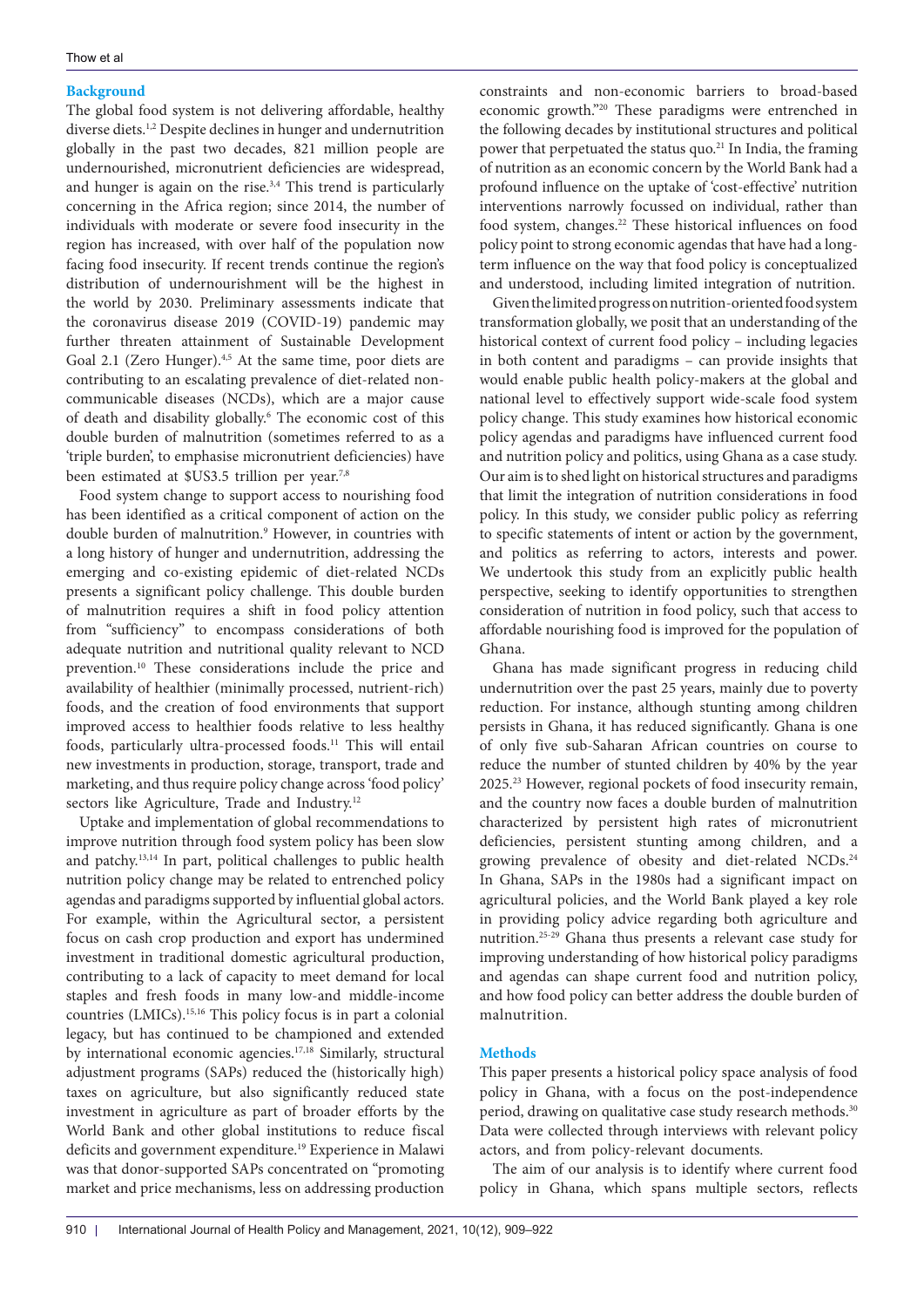historical policy legacies and to use this information to inform learning for future policy change to address the double burden of malnutrition. As per Hall's theory of social learning, we thus considered (1) the role of ideas and frames as a potential conduit for policy legacies and (2) policy change at the 'order' of policy paradigms and policy instruments.31 Policy paradigms refer to the "framework of ideas and standards," including linguistic, normative, and epistemic dimensions that underpin policy goals and selection of instruments (ie, specific 'types' of policies, such as taxation, or public education).<sup>31</sup> We also drew on policy space analysis to guide design of our study and research instruments, in order to examine dynamics within the cross sectoral food policy subsystem. 'Policy space' refers to the "freedom, scope, and mechanisms that governments have to choose, design, and implement public policies to fulfill their aims."32 Policy space analysis focuses on the interplay between context, policy characteristics and agenda-setting circumstances in understanding dynamic policy evolution in a policy subsystem.33,34

#### Framework for Analysis

This study is grounded in the concept of 'path dependency' from an historical institutionalist approach to policy science, which in a policy context refers to the way in which choices made can narrow conceptually the set of subsequent choices available to decision-makers.35,36 It does not suggest that the past in any way predicts the future, but acknowledges that present policy is the sum of both accumulated policies over time and 'new' decisions. Both of these may carry echoes of previous decisions, due to factors such as inherited institutional structures (both normative and positive), sunk costs (real or perceived), the privileging (or otherwise) of certain interest groups over others, and the establishment of commitments or contracts (in this case, perhaps related to structural adjustment or development aid).<sup>35</sup> We chose to ground the study in path dependency because its institutional orientation complemented the policy analysis frameworks focused on policy learning, and is consistent with Hall's explicit acknowledgement of the influence of policy legacies.<sup>31</sup> It also supported our objective of interrogating influences on policy content over time in their paradigmatic and institutional context. In addition, the evidence available to inform current policy may also be the product of long-term investments in certain types of intervention or historical preferences for certain types of data (eg, quantitative or outcome data compared to process oriented or qualitative data), as seen in global health metrics more broadly.37

#### Data Collection

We conducted 23 interviews with policy actors in Accra and Kumasi, Ghana, between February and April 2018. Twentynine policy actors were interviewed; four interviews had two interviewees, and one had three. Interviewees had experience in Health ( $n=6$ ), Agriculture ( $n=12$ ) and Economic/Industry (n=13) sectors (two interviewees had both nutrition and agriculture experience). Eleven interviewees were women and 18 were men. Five people who were invited to be interviewed declined, four from Economic/Industry sectors, and one

from Agriculture. Interviewees included: past and present food policy-makers and implementers in the Government of Ghana  $(n=19)$ ; personnel of non-government organizations (NGOs) representing public and private interests  $(n=3)$ ; academics  $(n=3)$  and staff of international agencies relevant to food policy in Ghana  $(n=4)$ . Interviewees were identified through purposive sampling of food policy-relevant agencies and snowball sampling. Interviewees were recruited through formal letters of invitation to relevant agencies and individuals (where retired or independent).

The interviews were semi-structured and designed to elicit information on potential historical legacies that are evident in the current policy environment. Specifically, the interview schedule asked about (1) population experiences of food and the food system, (2) changes to the food system, and (3) food policy in Ghana, in relation to the current situation, and changes over time (the past 50 years). Interviews lasted 45-80 minutes and were recorded and transcribed in full, except for two interviews for which permission to record was declined. Two of the interviewers took detailed notes for these interviews, which were written up in detail immediately afterwards.

We collected current Government of Ghana health, agriculture and food sector policy documents through searches of government websites, and direct requests to relevant government ministries. We identified government budget statements as a key source of information regarding significant historical policy decisions and paradigms (since 1960). We obtained these for the various years available from government websites and the government archives in Accra. We also identified relevant information by searching the archives of the World Bank for historical documentation on Ghana related to food and agriculture (based on title), both online and in hard copy. In addition, we searched for existing literature on historical food policy in Ghana in Google Scholar, using the following search terms: food, policy, Ghana, agriculture, World Bank. Documents identified are cited in the Results. We searched the online archives of the International Monetary Fund (IMF) and Food and Agriculture Organization (FAO) but identified little information of relevance.

#### Data Analysis – Coding and Initial Analysis

We analysed the interview data thematically, using qualitative data management software (NVivo<sup>TM</sup>) to organize the data related to both current and historical policy. Our study frameworks formed the basis for pre-determined codes, augmented with open coding ([Table 1\)](#page-3-0).

We extracted relevant data from current policy documents relevant to food and nutrition into a content analysis matrix in Microsoft Excel™, based on our study frameworks. The data extracted included: policy objectives, content (instruments and settings/policy characteristics) relevant to food and nutrition, and evident framing of food and nutrition as policy issues ([Figure 1](#page-3-1)).

We extracted relevant data from historical policy documents and budget statements into a content analysis matrix in Microsoft Excel™, based on our study frameworks, to document dominant policy frames/paradigms, instruments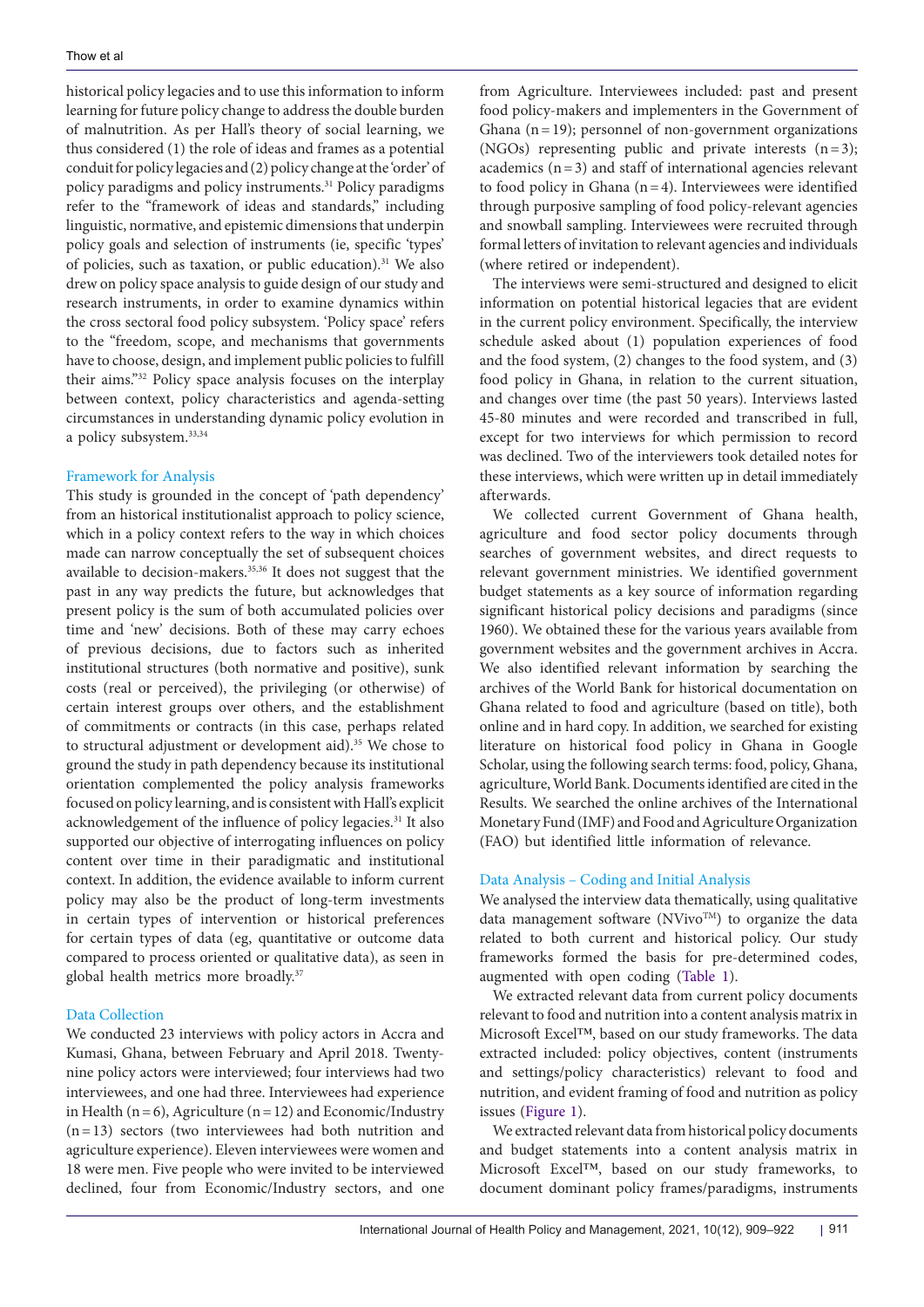<span id="page-3-0"></span>

|  |  | Table 1. Coding Framework |
|--|--|---------------------------|
|--|--|---------------------------|

#### **Predetermined Codes (Deductive) Open Coding (Inductive)**

Actor interests; actor power; policy commitments (domestic and international); evidence; food system change; frames; historical policy paradigms and approaches; ideas; mechanisms of influence; institutional relationships; institutions (current and historical); nutrition; policy instruments, paradigms and settings; previous interventions; sunk costs

and settings over time.

Finally, we created a table, organized by decade (1960s to present), to document relevant information on government policy paradigms and priorities from the literature, economic policy statements and World Bank documents.

#### Data Analysis – Secondary

We analysed the data iteratively, with the aim of successively focusing our data collection as indications of potential historical legacies were identified, based on our research objectives.

We first analysed current policy across sectors with respect to policy characteristics within this subsystem, as well as evident paradigms and objectives related to nutrition and food systems, drawing on the policy content analysis and interview data relevant to current policy characteristics. This analysis provided us with a baseline from which to investigate historical 'policy legacies' evident in current food system policy with respect to nutrition. The first two sections of the Results present the findings regarding nutrition and food policy characteristics.

Second, we analysed the coded interview data to understand the underlying agenda setting circumstances (namely frames and beliefs about the policy space and its origins), context and institutional structures influencing *current* policy; in particular, in relation to the evident separation of nutrition from food system policy. This analysis indicated that major factors reflected in current food system policy are beliefs about nutrition, a long-term historical policy focus on food as an economic commodity, and the institutional and policy

Stakeholder engagement; education and training; jurisdictional responsibilities; policy priorities; agriculture; development paradigm

context. The third section in the Results is structured in line with these findings ([Figure 1\)](#page-3-1).

Third, we analysed the coded data and the historical documentary data together, to identify historical policy legacies. This analysis focused on: (1) beliefs and frames regarding the nature of the 'food system problem' and how these have changed (or not) over time; and (2) current priorities, power and institutional structures in the policy space, and their historical antecedents. These legacies are explained in the fourth section of the Results, with documentary sources cited.

#### **Results**

#### Overview of Findings

In the results, we first examine the integration of nutrition and food as policy issues in Ghana. Analysis of the current policy frameworks and interviews with key stakeholders indicated that nutrition was a clear policy priority for the Government of Ghana. However, responsibility for achieving nutrition objectives was located primarily within the Ministry of Health and there was limited integration of nutrition as a consideration in the governance of food more broadly. We then present our findings regarding the historical evolution of food policy over time in Ghana, for insights as to the roots of this limited integration. We identified three historical policy legacies that help to explain the persistent lack of integration of nutrition into food policy in Ghana.

#### Current Nutrition Policy in Ghana

<span id="page-3-1"></span>At the time of this study, nutrition was a clear policy priority



**Figure 1.** Summary of the Data Collection and Analysis Process.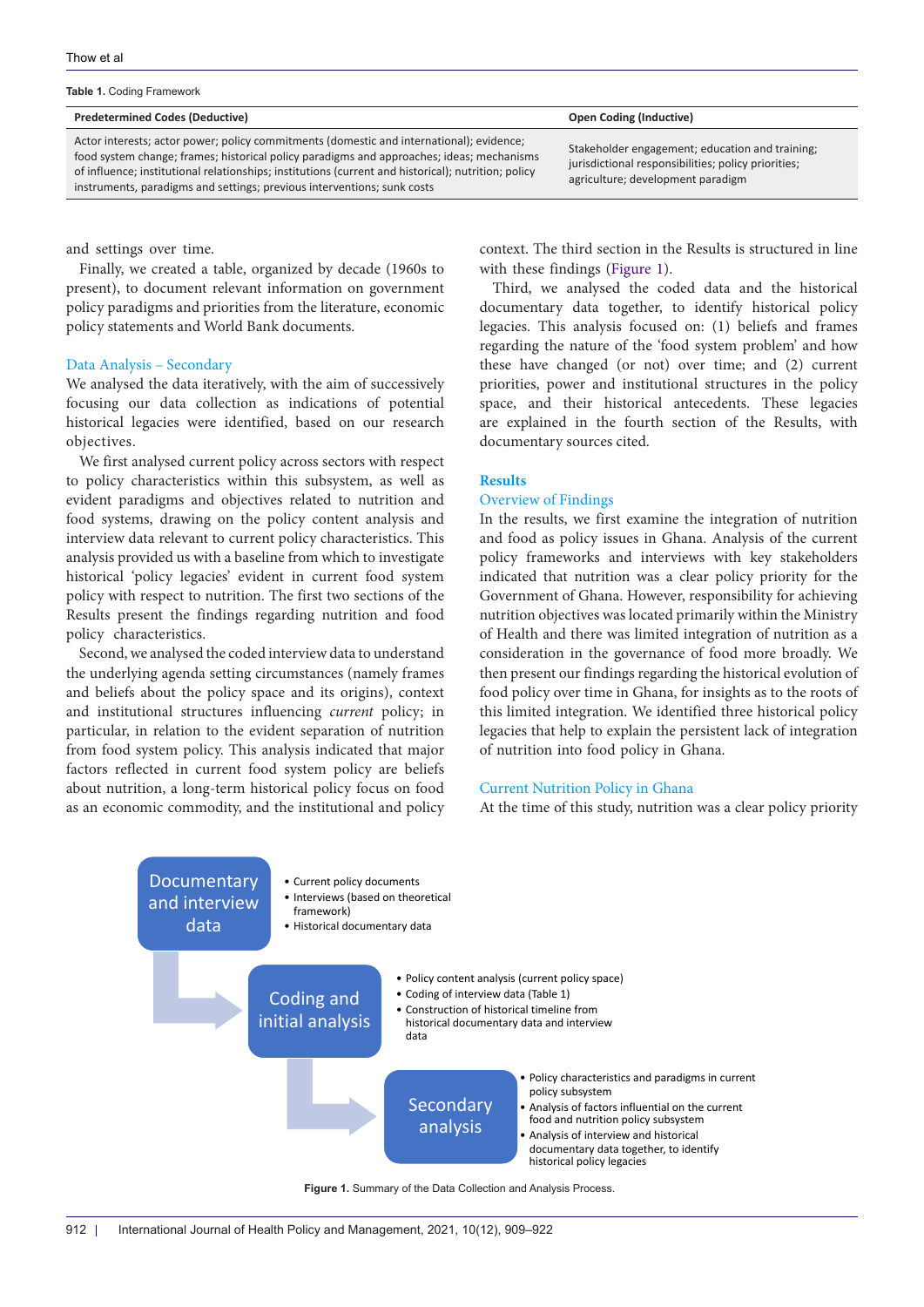for the Government of Ghana. The review of current policy documents and interviews indicated widespread recognition of the importance of nutrition for development, and highlevel political commitment to improving nutrition within the *Medium-Term National Development Policy Framework - An Agenda For Jobs: Creating Prosperity And Equal Opportunity For All (First Step) 2018-2021.*38 This National Development Policy Framework clearly identified the double burden of malnutrition as a policy priority for Ghana, and includes food and nutrition security as a social development goal.38 It also explicitly identified the need to address nutrition through both nutrition-specific (generally health sector led) responses and food system oriented (nutrition-sensitive) responses. However, the emphasis in the National Development Policy Framework is on undernutrition. This emphasis is likely also compounded by Ghana's membership of the Scaling Up Nutrition Movement (since 2011), which is led by the National Development Planning Commission and focusses on undernutrition and nutrition-specific interventions. This focus on undernutrition as the main nutrition issue in Ghana was echoed in the interviews; particularly in the Agriculture and Economic sectors, undernutrition was identified as the main nutrition challenge.

At the sectoral level, we found explicit nutrition commitments in the health and agriculture sector [\(Table 2\)](#page-4-0). The Health sector had developed a comprehensive *National Nutrition Policy*, which addresses undernutrition, micronutrient deficiencies and overweight and obesity, as well as food security and food safety.<sup>39</sup> The policy activities are broad and multifaceted but (understandably) focused on nutrition-specific interventions delivered by the health sector, which does not have a mandate to address the food system.

Nutrition was addressed in Agriculture sector policy through a sub-programme of nutrition-sensitive agriculture

<span id="page-4-0"></span>**Table 2.** Summary of Current Policy Priorities Relevant to the Food System

spelled out in the government flagship programme, *Planting for Food and Jobs.* This programme included food fortification; education on dietary diversity and consumption of biofortified crops; and enhancing production of livestock and dairy.40

#### Current Food Policy in Ghana

Policy directly related to food in Ghana is primarily located in the Ministry of Agriculture (production), Ministry of Trade and Industry (agro-processing, retail, trade and marketing), Ministry of Fisheries (production, processing and trade) and Ministry of Local Government and Rural Development (agriculture development and local industries) [\(Table 2](#page-4-0)). The National Development Planning Commission provides central government oversight across policy sectors, with guidance on overall national policy priorities [\(Figure 2](#page-7-0)).

Analysis of policy documents indicated that Agriculture policy objectives are oriented towards economic and livelihood development ([Table 2](#page-4-0)). Six of the eight key objectives in the Agriculture policy focus on agriculture development, livelihoods, production quantity (including reducing post-harvest losses), and one objective was to promote animal production for income generation as well as food and nutrition security. The Ministry of Agriculture's flagship programme *Planting for Food and Jobs* was mentioned by about half of the interviewees. The programme objectives include a focus on the main food commodities, with the objective of food security, as well as commercialization of agriculture, value chain development, export diversification and job creation. Interviewees reiterated that sector priorities were focused on livelihoods, productivity expansion and price stabilization. Four interviewees from Agriculture and Economic sectors noted that commercialization of agriculture and productivity expansion has been the main

| <b>Sectors</b>                | <b>Current Policy Priorities Relevant to Food and Nutrition</b>                                                                                                                                                                                                                                                                                                                                                                                                                         |
|-------------------------------|-----------------------------------------------------------------------------------------------------------------------------------------------------------------------------------------------------------------------------------------------------------------------------------------------------------------------------------------------------------------------------------------------------------------------------------------------------------------------------------------|
| National<br>development       | Nutrition is a priority, and nutrition-specific (health sector) and nutrition-sensitive (agricultural production and reductions in post-<br>harvest losses) are both identified in the 'social development' section. <sup>38</sup><br>Food and agriculture are addressed in the 'economic development' section. Expanding food production, agro-processing and<br>exports are a priority, with a key objective being improving rural livelihoods and creating employment. <sup>38</sup> |
| Health                        | National Nutrition Policy addresses all forms of malnutrition through nutrition-specific and nutrition-sensitive interventions;<br>Agriculture and food security is included as a priority, including to facilitate access to diverse foods, and enhance nutrition across<br>the food system. <sup>39</sup>                                                                                                                                                                             |
| Agriculture                   | Promote employment in agriculture, through links to markets, productivity gains, and post-harvest management. <sup>40</sup><br>Nutrition addressed in a "sub-programme of nutrition sensitive agriculture" which includes: food fortification; education on dietary<br>diversity and consumption of biofortified crops; enhancing production and consumption of livestock breeds. <sup>40</sup>                                                                                         |
| Trade                         | Promotion of:<br>Agro-processing and agricultural exports <sup>41</sup><br>Export led industrialization strategy <sup>41</sup><br>٠<br>Domestic market-led industrialization strategy based on import competition <sup>41</sup><br>$\bullet$<br>The explicit food focus is restricted to standards (ie, promoting quality as per food safety) $42$<br>$\bullet$                                                                                                                         |
| Industry                      | A priority is agro-based industrial development; linked to efforts to reduce poverty.<br>Food as one 'input' commodity for industry – efforts to improve consistency of supply. <sup>43</sup>                                                                                                                                                                                                                                                                                           |
| <b>Fisheries</b>              | Ensure appropriate management and use of fish stocks; Improve fisheries management; Reduce post-harvest losses. Improving food<br>security is a goal of the Management Plan, but not reflected within the objectives and no further reference. <sup>44</sup>                                                                                                                                                                                                                            |
| Local economic<br>development | Promote local economic development and competitiveness; Strengthen trade associations and co-operatives; Improve<br>infrastructure. <sup>45</sup>                                                                                                                                                                                                                                                                                                                                       |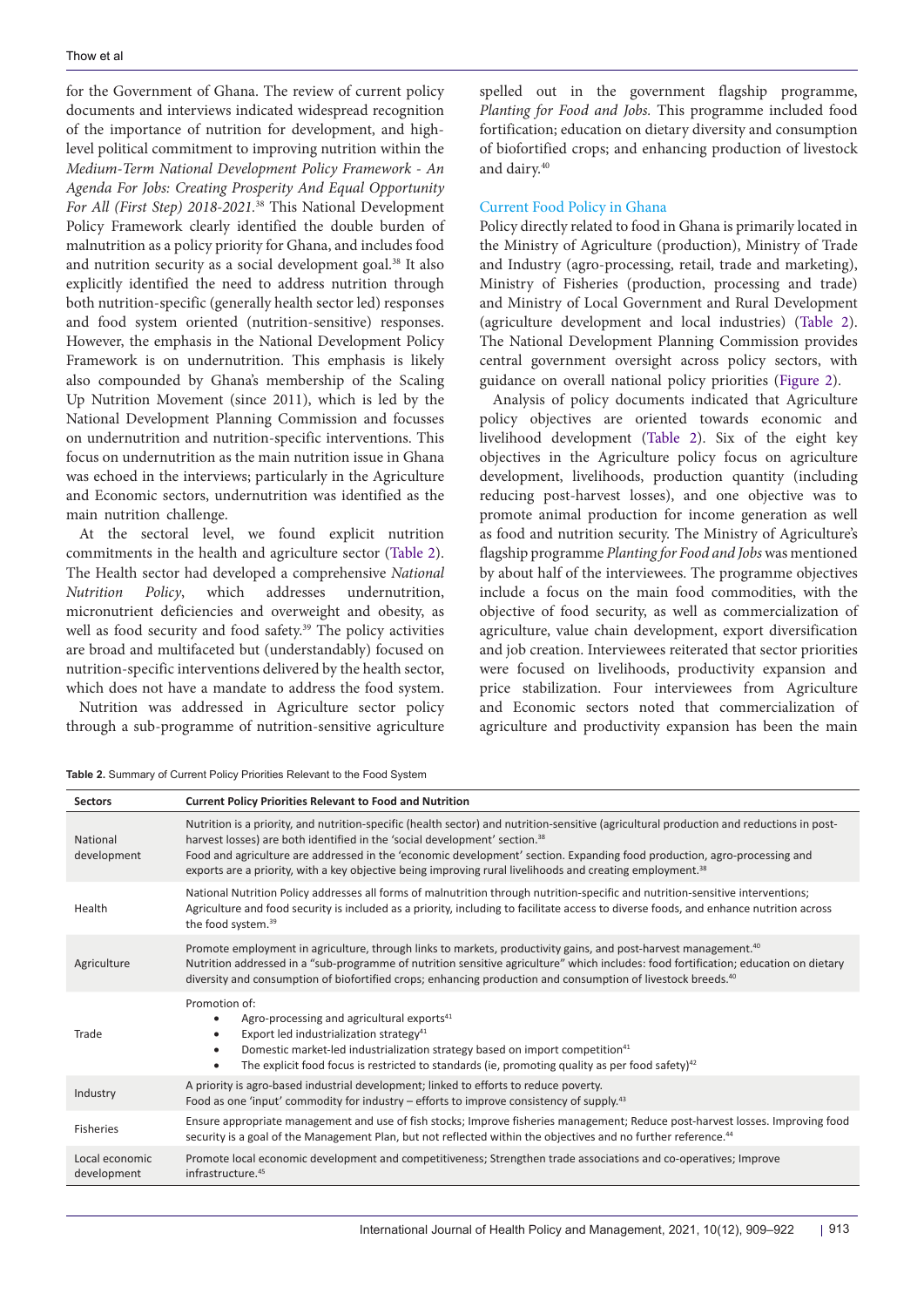

**Figure 2.** Summary of NUTRITION and Food Policy Responsibilities (Based on a Simplified Food System Structure) Across Ministries in Ghana. Source: Authors' analysis; see detail on policies analysed in [Table 2.](#page-4-0)

Agriculture sector priority for the past decade, with reference to financial investments in the sector. For example, "large scale commercial agriculture is priority, can see in funding for the Commercial agriculture projects, this is continuing in recent years" [NGO, Agriculture, #13]. This economic focus of agriculture is also reflected in Ministry of Fisheries policy, and also Ministry of Local Government of Rural Development policy and programming, which interviewees reported as supporting agricultural production through decentralized governance structures, as well as development of agribusiness as part of Small and Medium Enterprise development, but not addressing nutrition ([Table 2\)](#page-4-0). In addition, price stabilization has been a major priority due to the impact that prices have on consumer access to food. It appears that links between food security, food price and food inflation have contributed to raising the priority of price stabilization measures. For example, recent investment in the buffer stock programme was explicitly linked to food security: "[the] buffer stocks objective [is] to use buffer stock mechanisms to guarantee prices. … It used to be price stabilization but now it is moving towards food security as well" [Government, Economic, #6].

There was little consideration of the nutritional value of food production, aside from the sub-programme which laid emphasis on nutritional value including through specific investment in nutritious orange-fleshed sweet potato and animal production. This marginalization of nutrition within the priorities of the Agriculture sector were explained by interviewees as arising from an understanding that food security, rather than nutrition, was core to the role of the Agriculture sector. For example, "[Agriculture] policy focuses much more on food security. We didn't emphasize on nutrition." [Government, Agriculture, #9]. This focus on food security, generally at a national level, appeared to

reflect an understanding of the 'problem' as one of hunger and undernutrition, rather than access to nourishing foods. A Health sector respondent reflected on the focus on food supply, rather than nutrition priorities: "[Priorities are] mainly a supply-based thing. We don't want to have shortages of rice or shortages of any food item; corn among other things which are even imported sometimes. I don't think people are focused on healthy foods" [Government, Health, #7].

Policies of the Ministry of Trade and Industry also govern food, but do not consider nutrition. Current priorities relevant to food are to promote agro-industrial development (industry) and agro-processing (trade), and to increase production volumes and quality – particularly, consistency of production for local industries and export (trade and industry) ([Table 2\)](#page-4-0). These priorities were reflected by interviewee observations on the importance of food-related industrialization for achieving national economic and employment goals. For example: "Industrial transformation agenda is a huge priority, including improving the regulatory environment to promote business in food, agriculture and manufacturing ... this is part of government's agenda to create more jobs in the country" [Government, Economics, #3]. Food was also identified as a major opportunity to increase diversity in exports, a core strategy for achieving economic objectives. For example: "Horticultural products like banana, pineapple, cashew constitute most of the non-traditional exports, so agriculture is a priority for GDP [gross domestic product] growth" [Government, Economic, #1].

There was also a perception that large commercial actors were disproportionately influential in food policy. Six interviewees contrasted the relatively significant influence held by the (commercial) private sector with the minimal influence of smaller producers and industries. Another noted that smallholder farmers were overlooked in policy, in preference to commercial farmers: "When they started the *Planting for Food and Jobs* program, we did a strong campaign against what they intended to do in the beginning. The initial plan was to target what they call resource-rich farmers and those are farmers with 5 acres (2 hectares) of land and above so that means that they were leaving about 89% of Ghanaian farmers who own less than 5 acres of land" [NGO, Agriculture, #13].

A characteristic of food policy discourse was the use of economic metrics to describe the 'policy problem' related to the current food system. Food system challenges were identified as being economic in nature (with very limited mention of nutrition) by 11 interviewees (seven in agriculture, three in economic sectors and one in health). These included a lack of local markets (particularly a local food processing industry), linked to a lack of value addition and processing of perishable produce, limited and unreliable transport and storage facilities, and limited access to finance and insurance for farmers leading to increasing risk and reducing profitability. Agro-chemical misuse was raised as a concern by seven interviewees.

#### Lack of Integration of Nutrition Into Food Policy

In this section, we analyse the nature and framing of the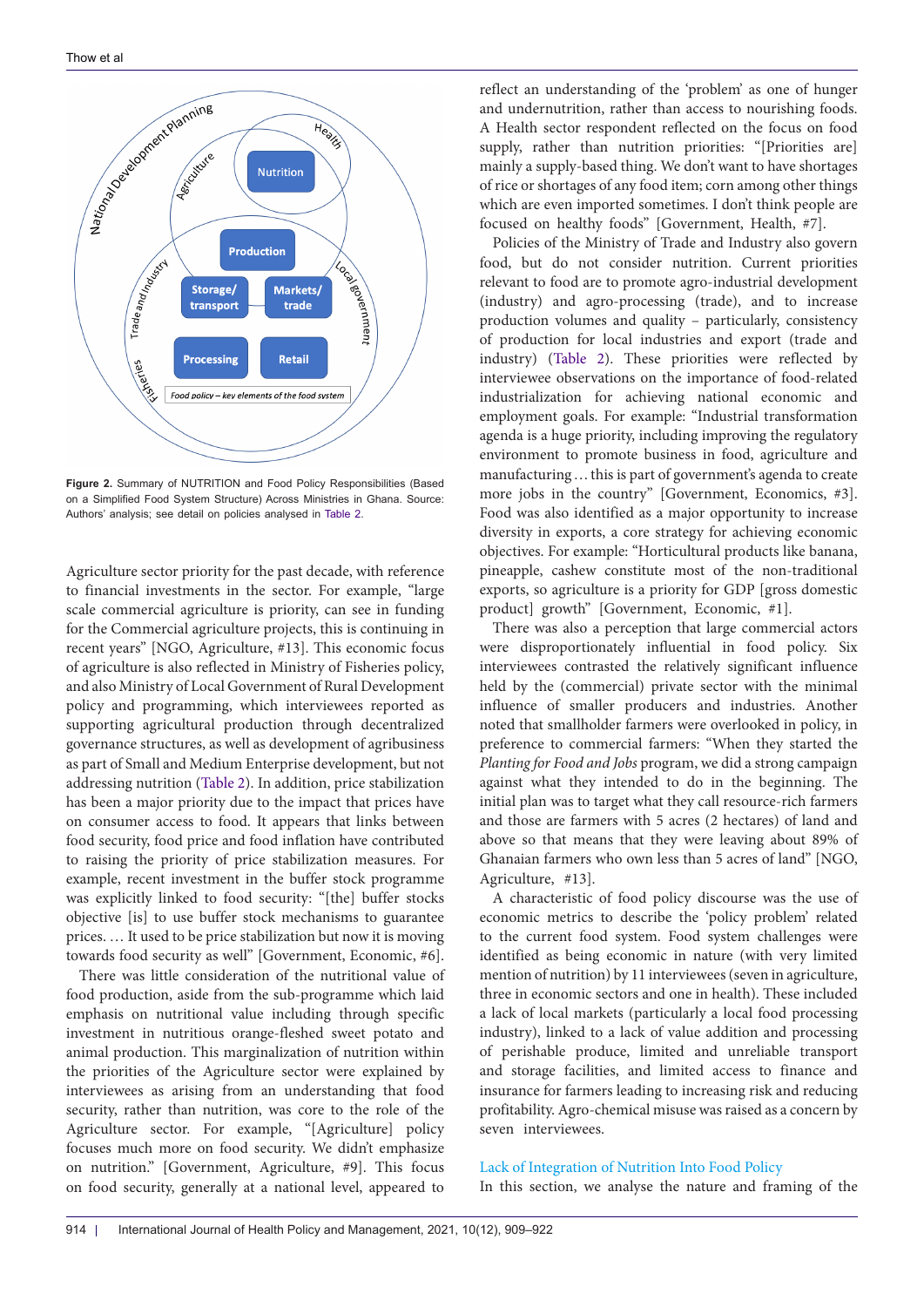lack of integration of food and nutrition policy, as the basis for our subsequent analysis of historical policy legacies. The National Development Planning and Health sectors in Ghana have supported nutrition as a policy priority – and are championing a multisectoral approach. However, integration of nutrition into food policy remains patchy. At the whole-ofgovernment level, despite food being identified as important for both nutrition and economic growth, there was no explicit connection made between the nutrition section and the agricultural and economic sections of the Development Policy Framework. This was reflected in descriptions of food policy by the interviewees as primarily focused on economic objectives. Five interviewees from across sectors noted specifically that nutrition was a priority, but only for the Health sector, and not within sectors related to food [\(Table 1\)](#page-3-0). Only a few interviewees linked nutrition challenges explicitly to the food system. One health sector interviewee identified food scarcity as associated with undernutrition, and one agriculture sector interviewee identified seasonality and lack of value addition as hampering access to nutritious foods.

There appear to be two key factors underlying this separation of food from nutrition, which are fundamental to understanding the lack of integration of nutrition into food policy. First, nutrition was understood by interviewees as a health issue, and food as an economic issue. For example, "When you consider the way our system works, issues on nutrition are treated under health which helps organizations that deals with health and nutrition directly. Agriculture on the other hand focuses on crop and animal production and this does not promote togetherness with respect to work" [International Institution, Economic, #15]. This technical paradigm for nutrition has potentially contributed to the separation of food and nutrition. In addition, nutrition has evolved as a separate issue from food security, with nutrition a health issue and food security a national sufficiency issue. Food security is tied to economic objectives – further marginalizing nutrition in Agriculture sector priorities. For example: "food security [drives food policy in Ghana]. Even though with this new government's flagship "planting for food and jobs," the food is still leading. We want to generate more income to buy more food" [Academic, Agriculture, #5]. Second, the economic importance of the food sector in a national context in which economic concerns are positioned as the overriding priority of government, has meant that this dimension of food policy has become the primary mandate of Ministries of Agriculture, Fisheries, Trade and Industry, and Local Government and Rural Development. This sectoral imbalance towards economic concerns was given as a reason that developing an integrated policy encompassing food and nutrition was challenging; "Initially, the idea was to have food and nutrition security policy in 2011 but there was an issue that nutrition would be hidden under the food aspect because it wasn't given much attention, so there was a need to separate nutrition from food" [Government, Economic, #6]. Such policy separation is mirrored by institutional structures that address food separate from nutrition. Interviewees indicated that there were economic sector committees that included agriculture, but that the Health sector were not included

and thus nutrition did not form part of the considerations. Donor committees also perpetuate this, with interviewees reporting committees on "agriculture" as separate from those on "nutrition."

Compounding this separation of food and nutrition, it was also evident that governance responsibilities for "food," from a food systems perspective, were not clear. Functionally, these responsibilities were split across ministries; a major point of separation was between food production (Agriculture and Fisheries) and trade and value adding activities such as processing (Trade and Industry; Local Government and Rural Development), while there was little specific governance of marketing and retail. These silos have resulted in the lack of an agency with a mandate to consider the multiple policy objectives served by food systems, such that an integrated policy framework (ie, including nutrition) could be developed. This was highlighted specifically by at least two interviewees as an approach that had been tried, with limited success. For example: "The situation is such that, the way the sectors operate, so we don't really have one broad policy on food so to speak, but then there are specific components that guide production, processing etc. In the past, we've tried to get a more comprehensive but also coordinated food policy and that has really not taken off" [Government, Health, #12]. Economic policy-makers perceived that value addition was a neglected area in food policy, and that the long-term policy focus had been on production without similar attention to post-harvest storage, transport, and processing –contributing to poor economic outcomes. For example: "…the idea has been "Let's grow," "let's produce" and once we produce, there would be market. For any commercial activity, the most important thing is the market" [NGO, Private Sector, #21]. There also appeared to be a tension between strategic government intervention to achieve food system objectives (eg, livelihoods, industry growth) and global agendas supporting liberal economic approaches, including trade liberalization. For example, an interviewee from the private sector commented: "When you want to grow some industries, you have to get some control to allow the industry to grow. These are some of the policies we want to implement but the World Trade Organization would say otherwise" [NGO, Private Sector, #21].

Finally, the policy documents and interviews indicated that there was a separation between policy design and implementation that exacerbated the lack of integration between nutrition and food policy. Decentralization has resulted in much of the district-level implementation of policy being the responsibility of the Ministry of Local Government and Rural Development, including related to agriculture and local industry. The primary mandate for the Ministry of Local Government and Rural Development is economic, and it does not have a mandate for nutrition. In addition, three interviewees noted the mirroring of siloes at the point of implementation as a result of alignment between development agencies and siloed ministries. For example, "… there are key economic ministries like [trade and industry], food and agriculture, fisheries who are not working together like the way they should…Moreover, this incoherence is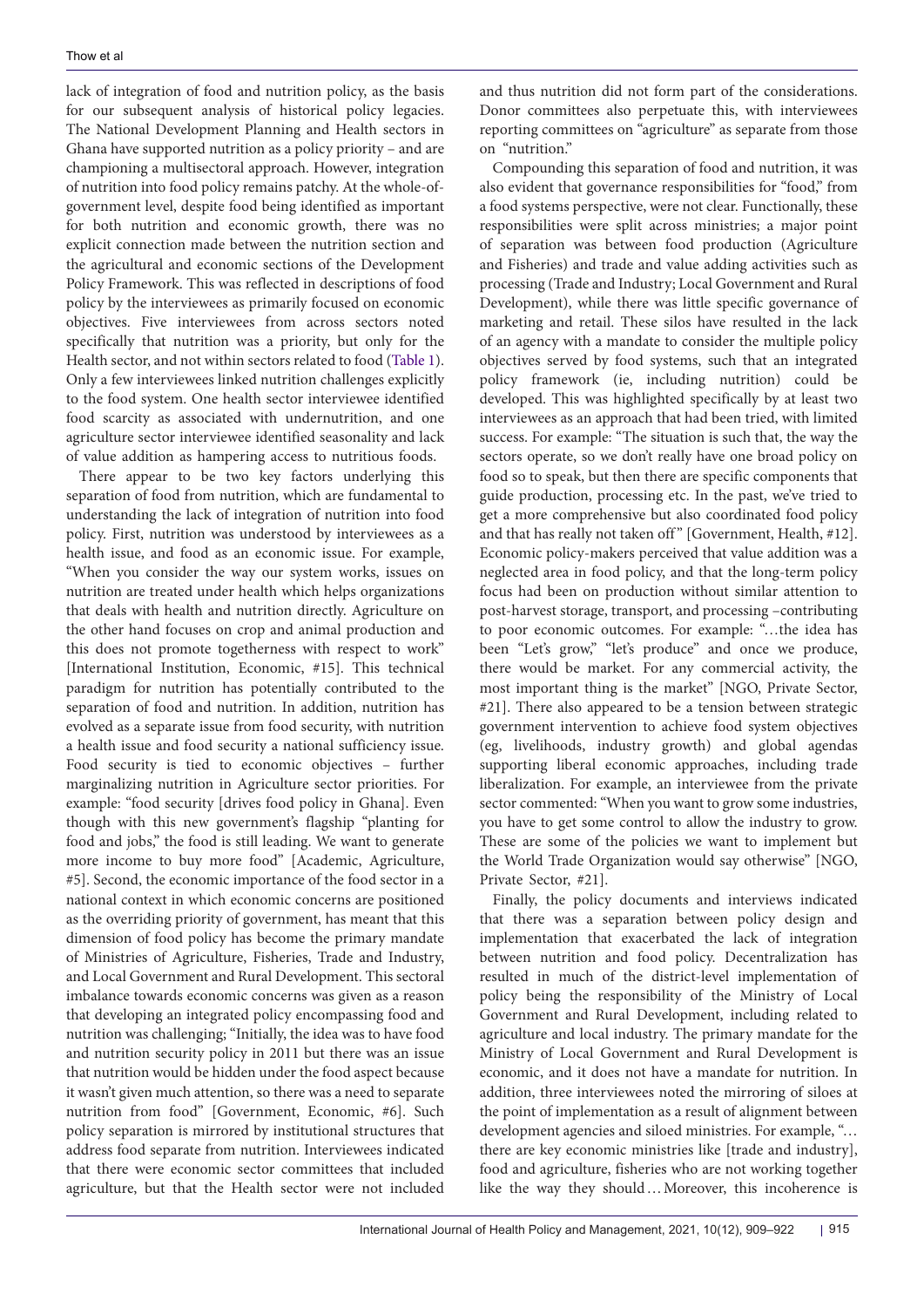because developmental partners who support us pick specific ministries to work with. For instance, when Ministry of Food and Agriculture has funding to roll out a program, it is taken over by these partners and implementation is carried out from their perspective" [Government, Economic, #3]. Around a third of interviewees identified development partners (donors) as an influence on food policy in Ghana. In particular, donor funding was seen as being very selective, and that government often chose to align with donor priorities in order to obtain funding. As one agriculture sector interviewee noted: "Yes…[there is a strong donor influence] on our whole agricultural development. The strategy is not calling for that, but unfortunately, when you have your framework you can go in for funds to support technical capacity building and others" [Academic, Agriculture, #5]. Two interviewees mentioned the influence of donor commitments to global agendas, such as supporting large agricultural multinationals.

#### Historical Legacies of Food Policy in Ghana

In this section we explore the persistent lack of integration of nutrition considerations into food policy, despite strong political commitment to addressing nutrition, from an historical perspective that draws on path dependency. In doing so, we identified three key historical policy legacies, from the 1960s onwards, that shed light on the persistent challenge of integrating nutrition considerations into food policy in Ghana.

#### *Legacy 1: An Interventionist Approach Does not Work*

The interviews indicated that the perceived historical failures of an interventionist approach to food policy were still present in institutional memory. This historical legacy may implicitly act as a barrier to the adoption of a more coordinated or regulated approach to food policy because of the association with interventionist approaches to agriculture.

From independence and through the 1960s and 1970s, Kwame Nkrumah's government and subsequent military governments adopted a highly interventionist and controlled approach to agriculture, including price controls, subsidies, and heavy state involvement in production, distribution and marketing [\(Figure 3\)](#page-7-0).<sup>46-48</sup> Key objectives during this period were increasing agricultural production, import substitution, and price stabilization.46,48-50 Efforts towards import substitution responded to World Bank/IMF recommendations to address the (im)Balance of Payments.<sup>51</sup> As one interviewee described: "In terms of policy in the 60's, 70's, we had a plan. For instance, in the 70's the plan largely talked about was 'Operation Feed Yourself' ... we had [limited] subsidies on virtually everything" (International Institution, Economic #15). Operation Feed Yourself emphasized self-sufficiency and increasing productivity, following the Green Revolution in Asia, as well as export-oriented agriculture and supplying raw materials for local industry.48,52 It also had import substitution as a core objective, with a strong focus on production of staples, including maize, rice, yams, fruits and vegetables, oils, meat and fish, with minimum prices introduced for some crops.<sup>53</sup> By the mid-1970s the focus had shifted towards industrial and cash crops such as rubber, sugar-cane, cotton, oil palm and groundnut, as well as commercial livestock and fisheries; but there remained a strong protectionist policy approach, with widespread import restrictions in place.<sup>54,55</sup>

This interventionist paradigm was widely recognized to have failed to achieve food security and economic goals. This was likely due to a combination of the complex bureaucratic nature of the intervention (including regional zoning and multiple layers of government involvement), as well as a strong overarching cash crop and export focus of agricultural support and limited consideration of marketing and distribution strategies for food.<sup>56,57</sup> By 1980 Ghana was struggling to meet basic food needs and accepted a 12.7 million dollar loan from the United States of America for production of agricultural commodities, including wheat flour, corn, sorghum and rice.<sup>58</sup>

# *Legacy 2: Food Policy Should Adopt a Liberal Economic Paradigm*

<span id="page-7-0"></span>The interviews and analysis of historical documents revealed a major shift in the agricultural paradigm following the failure of the interventionist approach. This was characterized by a



**Figure 3.** Overview of Food Policy Paradigms and Nutrition Priorities in Ghana Over Time. Abbreviations: NCD, non-communicable disease; ERP, Economic Recovery Program; WTO, World Trade Organization; SAP, structural adjustment program; GATT, General Agreement on Tariffs and Trade. Source: Authors' analysis.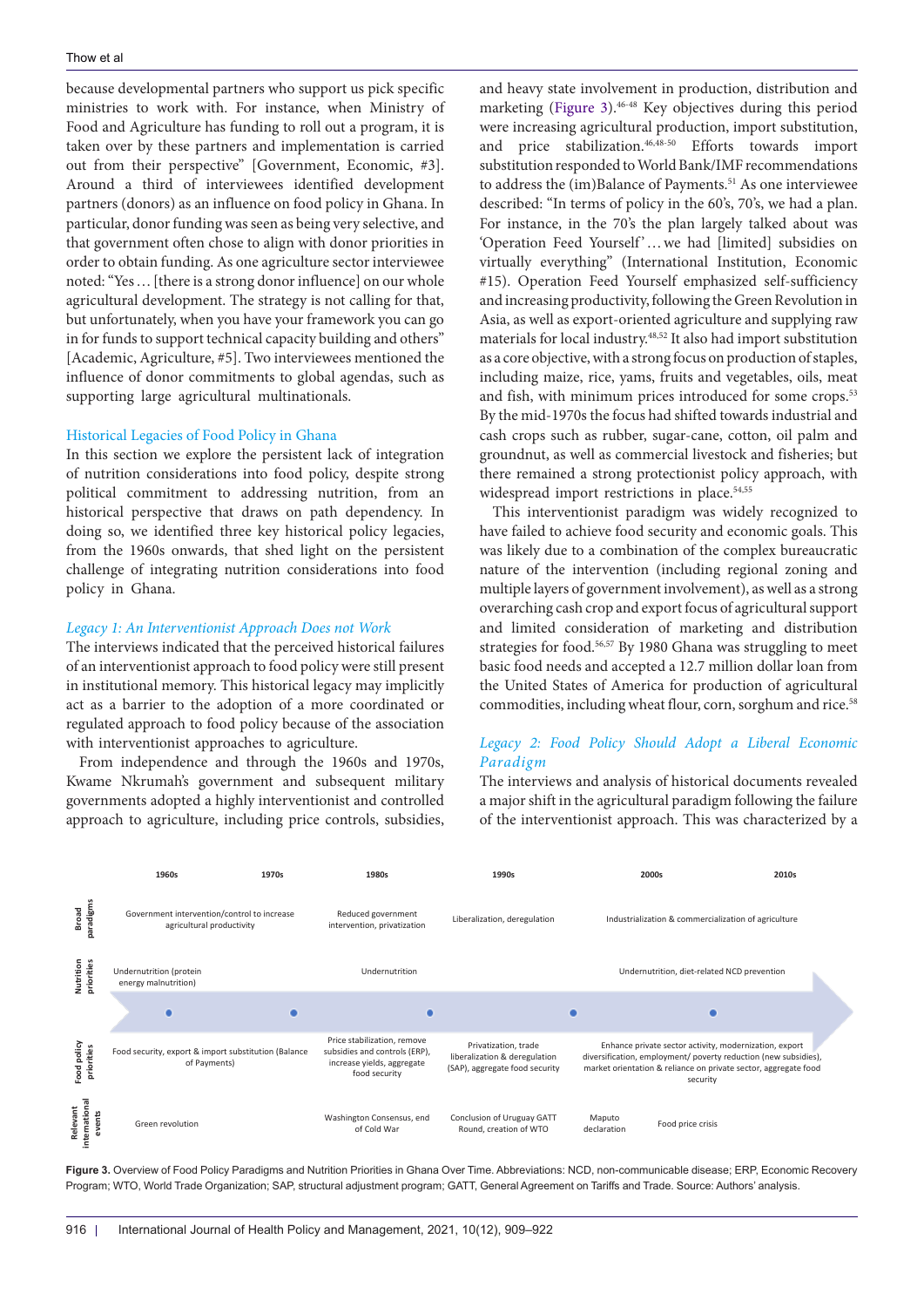more liberal economic approach to food policy, that included privatization and reductions in policy support for the agriculture sector, and an increased focus on the role of food policy in achieving economic objectives related to livelihoods and economic growth ([Figure 3\)](#page-7-0).

In the early 1980s, following drought and bushfires from 1981-1983 as well as rising economic concerns, Ghana commenced a World Bank Economic Recovery Program (ERP).46,59 The ERP was implemented in three phases: stabilization, rehabilitation of the economy, and economic liberalization and development.46,49,60 Price stability and food security were main goals for the Agriculture sector during the first two phases, with the assumption that reduced inflation and increased commodity prices paid to farmers would lead to poverty alleviation.<sup>61</sup> The third phase saw increasing emphasis on agricultural exports, with deregulation of commodity and service markets, liberalization of export markets, and reduced agricultural intervention, including removal of minimum prices and subsidies.46,49,62 It also included liberalization of imports and financial markets' to attract investment.<sup>62,63</sup> This final phase was associated with a shift in the agricultural paradigm to a more neoliberal approach characterized by scaling back state intervention and increasing private sector activity, because the State was seen as the problem, not the solution.<sup>48,49</sup>

This paradigm shift was noted by six interviewees with economic and agricultural expertise, who recalled the 1980s as the period that a shift to a 'liberal economy' began, with an emphasis on export-oriented agriculture that included limited investment in food and a focus on (macro)economic outcomes. During this time, there was a focus on training and capacity building of agricultural workers and policy staff by international agencies, including the World Bank, to support this new agricultural paradigm.47 Three of the interviewees also raised concerns about the reduced investment in agriculture during this period of the ERP and SAP that followed. For example: "I don't think [structural adjustment] helped agriculture that much because there was a shift in investing in agriculture ... there wasn't much done" [Government, Economic, #2].

Agriculture sector reforms continued in the early 1990s with SAP III, focused on private sector development, privatization of State Owned Enterprises, removal of all input subsidies, phasing out of state intervention in the supply of inputs and farmer services, continued removal of trade restrictions, and improvements in trade facilitation.<sup>46,64,65</sup> Agricultural policy objectives continued to focus on increased production – particularly for export – and food security $59,66-68$  This focus on production and export was reflected in comments by interviewees. Three interviewees noted agricultural export promotion and diversification in the late 1990s to include non-traditional exports (such as horticultural products). They all noted that key objectives during this period were poverty reduction and economic growth, reflected in the 1994 Agricultural Sector Development Policy; as one agriculture sector interviewee stated: "one of the issues was the need to increase income and economic growth and of course agriculture has always been seen as a key driver of the economy…there has been a lot of policies being put in place to increase agricultural productivity, but this is mainly for economic growth and income creation" [International Institution, Agriculture, #16]. The priority given to the private sector in the policy reforms during the 1980s and 1990s, as the engine of economic growth, were perceived as shifting the focus to the private sector. One interviewee described a situation in which large importers and wholesalers had successfully lobbied the government to reduce investment in production in the late 1990s (in order to increase imports).

The entrenchment of a liberal economic paradigm continued into the 2000s [\(Figure 3\)](#page-7-0). With support from the World Bank, Ghana followed the SAPs with two Growth and Poverty Reduction Strategies during the 2000s. These were aimed at encouraging transformation from an agriculture-based economy to an industrial economy.<sup>66</sup> Core Agriculture sector objectives were: strengthening the agro-industrial economy and stimulating private enterprise; export diversification; modernization of agriculture; food security; import substitution; increased productivity; and job creation.<sup>49,69</sup> These priorities were reflected in the objectives of the Food and Agriculture Sector Development Policy (2003), which continued a market and private-sector orientation.<sup>46</sup> Despite commitment to the Maputo Declaration in 2003 (to increasing national expenditures on agriculture and rural development to 10% of all budgetary expenditures) and a more coordinated approach to the Agriculture sector, Government expenditure on agriculture remained extremely limited.46

*Legacy 3: Nutrition Is a Health Sector Policy Issue, While National Food Security Is an Agriculture Sector Policy Issue* The third policy legacy relates to perceptions of food-related policy mandates. It was evident from historical documentation and the interviews that the divide between food and nutrition was also characterized by a compartmentalization of the role of the Agriculture sector as one of ensuring national food sufficiency and income generation through a production paradigm, and nutrition being a Health sector responsibility.

This has two facets. One is the long history of undernutrition as a nutrition priority in Ghana ([Figure 3](#page-7-0)). By the 1970s, undernutrition had become a technical issue with a donor focus on technical health interventions, such as supplemental feeding and micronutrient supplementation – which entrenched the lack of attention to the food system within the health sector. Two interviewees (from Agriculture and Health) observed nutrition 'solutions' driven by donors had consistently focus on imported nutritional supplements rather than food system approaches that included agriculture and local crops.

The second facet was the narrowing of the food policy mandate to food security (at the aggregate national level), and away from a nutritional perspective from around 1970. In the early interventionist years, Kwame Nkrumah's government implemented interventions to diversify diets and increase availability of nutritious foods to address the high levels of undernutrition at Independence (particularly protein-energy malnutrition, 'kwashiorkor'). This included heavily controlled and interventionist agricultural approaches, such as setting up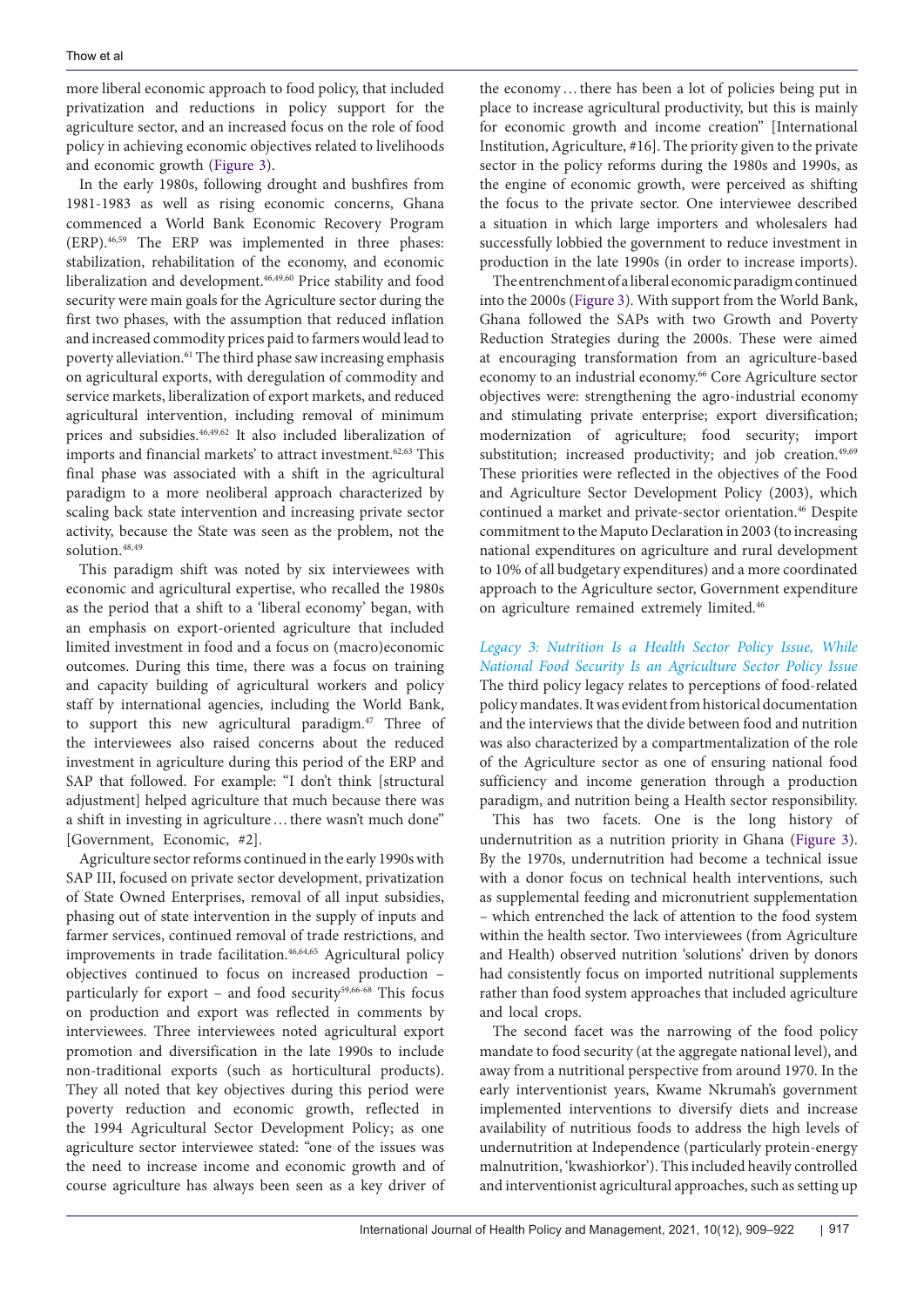regional factories for (canned) meat and vegetables. However – in line with push back against the heavily interventionist approach, by the late 1960s food policy had shifted to focus on food security, defined as national food sufficiency and narrowing to staple crops. As one interviewee described: "Subsequently, when the military government regimes started, they focused on food security but not the composition of the food basket" [Academic, Economic #19]. This emphasis on national sufficiency and food security focused on staple crops as an objective for food policy was further fostered by World Bank initiatives in the 1970s and 1980s.<sup>54</sup>

# **Discussion**

The dominant approach to food policy in Ghana at the time of this study was focused on economic policy objectives, and there have been persistent challenges in integrating nutrition into food policy. This study suggests that this challenge, in part, reflects the historical legacies of strong global consensus regarding a liberal approach to agricultural policy since the 1980s, and of the prior experience of a controlled/ interventionist approach to agriculture in the early years post-independence that did not achieve desired objectives. Despite recognition of the limitations of the current economic paradigm, this perceived failure of state intervention seems to limit willingness to undertake strong intervention in food policy.

Our findings are consistent with previous research that suggests that SAPs and liberalization had a lasting impact on Agriculture policy priorities in Ghana, leading to an emphasis on export-led agriculture.<sup>70</sup> In addition, the results of this study reflect global findings regarding the impact of policy conditionalities associated with international financial institutions, such as the World Bank and the IMF, on public discourse and beliefs. In Africa and Latin America in the 1980s and Europe and Asia in the 1990s, conditionalities that promoted liberalization have been found to shift policies, as well as discourse, towards a more liberal economic approach over the long term.<sup>21</sup> In India, economic paradigms have shaped food policy discourse with limited relevance to nutrition,<sup>22</sup> similar to the historical dissociation of food from nutrition in Ghana and the emphasis on technical solutions to malnutrition seen in this study. This dissociation contributes to ambiguous policy about healthy diets with limited connection to food systems.

The findings of this study also speak to the lasting impact of a narrowly economic paradigm for food security, which focusses only on aggregate food availability with little concern for inequalities and dietary quality.<sup>71</sup> Food policy paradigms translate into metrics for what success looks like. Across LMICs these metrics have tended to focus on production and reducing hunger.72 Such a 'productivist paradigm' narrows the scope and imagination for considerations of nutrition, among other social and equity issues, within agricultural policy.73 In this study, interviewees talked about 'success' in agriculture in relation to the amount produced (including in relation to 'self-sufficiency,' but without reference to for whom it was produced), diversification (but without reference to what was produced), price of foods, and farmer access to export

markets. In other domains of global health, dominant neoliberal economic paradigms have also resulted in tight, economically-grounded metrics with major implications for the ways in which successful interventions are understood and defined, raising concerns about the potential for innovation and creative risk-taking in addressing major global challenges to be stifled.74,75

This study highlights the potential for considering how integration of nutrition into food system policy can also enhance (or at least support) the priorities associated with food policies across sectors. The Agriculture sector in Ghana accounts for one-fifth of GDP, "employs nearly half of the workforce and is the main source of livelihood for the majority of the country's poorest households."76 Our analysis suggests that lasting policy change to support consideration of nutrition in food policy will only be possible if it (1) identifies specific and feasible points for change, to combat the strong path-dependency of current paradigms, and (2) demonstrates how they contribute to achieving economic, social and environmental sustainability.<sup>77</sup> As identified in agriculture policy research more broadly, existing beneficiaries of current agricultural policy will be resistant to change.<sup>21</sup> In addition, in the context of increasingly consolidated supply chains, the power of downstream actors, such as food retailers, in the food system is also growing.78 These actors have strong interests in maintaining a status quo in which food is considered primarily as an economic commodity and policy focus remains on enabling business activity.<sup>79</sup> Thus, nutrition-oriented efforts towards food system transformation must be strategic and specific.<sup>80</sup> For example, existing diet quality indicators (like the Minimum Dietary Diversity for Women) can be applied more rigorously through governmental and independent assessments of food systems,<sup>81</sup> as can metrics to capture the overall benefits and costs of consuming locally sourced fruits and vegetables compared to importation (such as through development bank 'score cards' for nutrition-sensitivity of food systems).<sup>82</sup> In addition, food value chains analyses can be used to address the underlying determinants of nutrientpoor diets (such as by applying tools like the Global Alliance for Improved Nutrition and Institute of Development Studies' 'Nutritious Agriculture by Design').<sup>83</sup>

Expanding food policy-makers' consideration of nutrition to 'nourishing' food (not simply 'enough' food) will require critical engagement on the part of the health sector with the political economy of food systems. Such an expansion will require a new way of thinking about food policy, identified in this study as paradigm-level change ('third order' change, to use Hall's term). Two potential contributors to paradigm-level change relevant to our findings are policy failure and actor influence within institutional structures.<sup>31</sup> First, policy failure is indicated by the significant economic *as well as* nutritional challenges that were apparent within food system policy, and as such it could be argued that the current paradigm is not delivering. Second, although powerful actors within the agrifood system have a strong interest in maintaining the status quo, there is potential to disrupt policy legacies through creation of new institutional structures and coalitions.<sup>31,84</sup> In Ghana, this study suggests there is an opportunity to leverage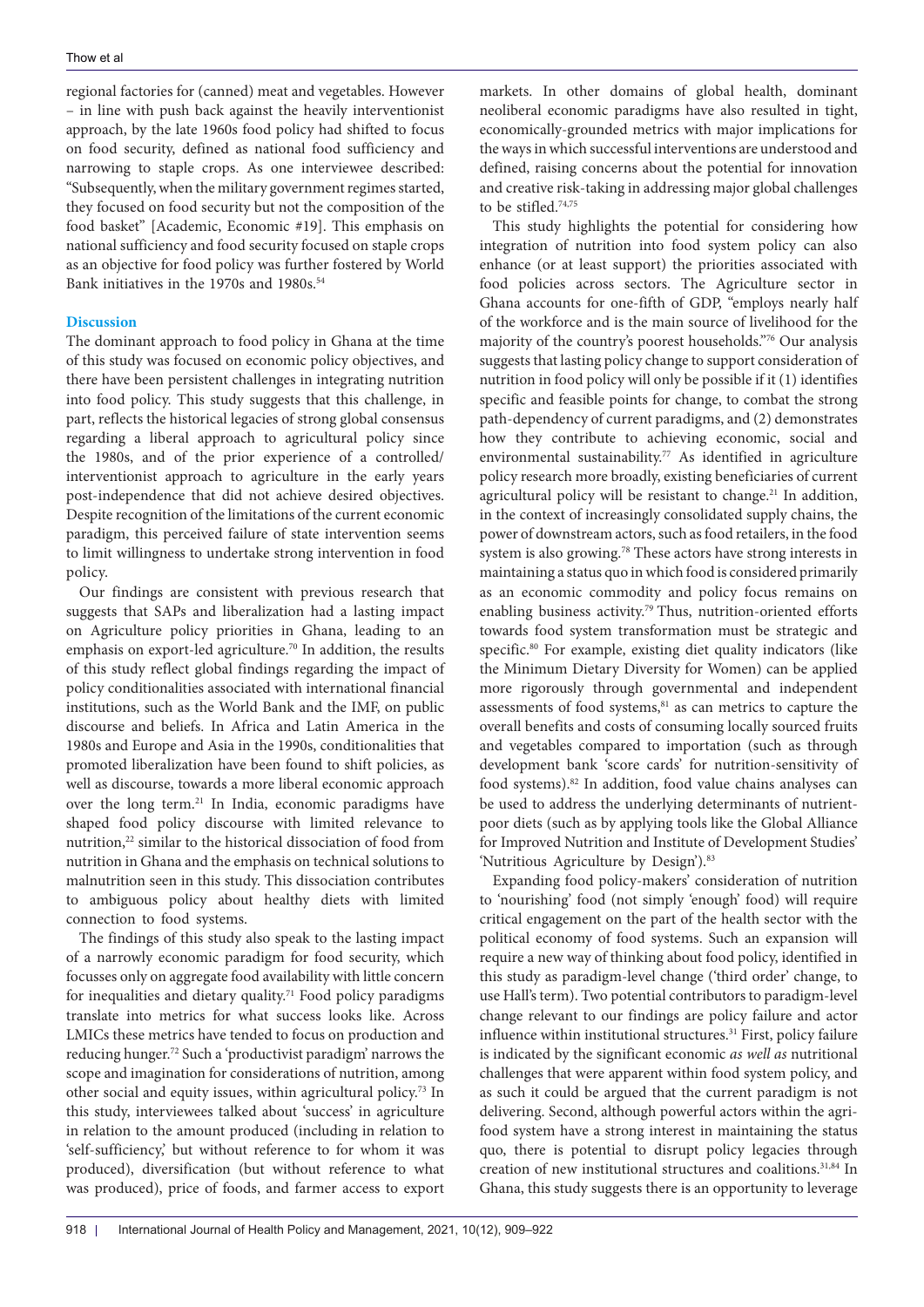the evident interest in food policy change across sectors and the whole-of-government commitment to addressing all forms of malnutrition to reorient existing institutional structures for nutrition coordination. Below we explore practical implications of these potential avenues for disruption.

# The Way Forward: Lessons From Historical Policy Legacies

This analysis has highlighted four lessons that could inform advocacy for a more integrated approach to food policy. First, our research suggested that there is recognition among policymakers across sectors in Ghana that a liberalized economic approach to food policy is limited in its ability to concurrently achieve the objectives of Economic, Agricultural and Health sectors. A wide range of interviewees raised concerns with the current approach to food policy, suggesting that there may be a policy window for reform. This could provide an opportunity for Health sector input on strengthening consideration of nutrition in order to achieve whole-ofgovernment commitment to nutrition. Strategic capacity building for the Health and Nutrition sector would support the Health sector to take up this opportunity.<sup>85</sup> For example, complementing technical trainings in nutrition with training in political economy and strategies for effective cross sectoral engagement.

The second lesson is that efforts towards a more integrated approach must take into account the training of food policymakers (ie, from the Agriculture, Trade and Industry sectors). The investments made in agricultural training as part of the World Bank SAPs in the 1980s have had a major influence on the maintenance of the liberal economic paradigm in the food-related sectors. As such, there needs to be strategic investment in the future policy workforce that has the necessary capacities to develop and maintain an effective integrated approach to food policy. This includes efforts towards curriculum development and integration of crossdisciplinary units of study.

Third, the Health sector needs to be more strategic in fostering a food systems-based approach to addressing the double burden of malnutrition. The consideration – and creation of – incentives for other sectors has long been recognized as critical for supporting meaningful multisectoral action for nutrition.<sup>86</sup> There was no recognition in the Health sector policies of the current food policy priorities – primarily economic – of other sectors. By explicitly documenting the economic impacts of poor diets, the Health sector could create a stronger rationale for action by the economic sectors that are responsible for food policy. For example, livelihoods, productivity, and the agricultural workforce are all negatively impacted by diet-related NCDs. Thus, there may be an opportunity for the Health sector to support training and skills-building for the agricultural workforce with respect to nutritious food.

Finally, the current policy approach of decentralization appears to be an unrealized opportunity for integrating food and nutrition policy at the local level. The burden of diet-related NCDs and childhood malnutrition on health systems, educational attainment and the workforce – as well as on households and communities – are often most evident

at the level of local governments. In addition, the fact that the National Development Plan articulates comprehensive nutrition considerations technically provides 'top-down' support for action at all levels of government. Coordinating bodies are critical for ensuring that multisectoral nutrition policy is adopted and implemented effectively.<sup>87</sup> As such, a mechanism for coordinating the development and implementation of strategies with co-benefits for livelihoods, food security and nutrition (as well as other objectives, such as environmental sustainability) could build on existing local cross-sectoral governance structures, with an understanding that the policy framework would also need to address inequity in terms of fund allocation across the sectors.

## Study Strengths and Limitations

A major strength of this study is that it situates current calls for 'food system transformation' in an historical policy context in which there has been significant attention and deliberate intervention (or not) in the food and agriculture sector– primarily with no consideration of nutrition. Common implications of a historical focus on liberal economic approaches with significant impacts on agriculture have been widely documented across LMIC.<sup>16</sup> Our intent is that this contextualization of food policy enables public health nutrition actors to engage more strategically with key players in food governance. An historical perspective, in this case examining the post-Independence period in Ghana, can provide points of engagement that focus on revisioning food policy to address multiple objectives: nutrition, livelihoods and environment. It could provide a starting point for food policy-makers to step away from entrenched paradigms to identify where activities and institutional arrangements no longer support national policy objectives.

Methodologically, this study has combined theories of policy learning and policy change with institutionalist theory regarding path dependency to examine the historical antecedents of the current food policy space in Ghana. This combination of theories proved helpful in orienting the analysis of the current policy space in such a way that it was possible to identify key elements of the persistent exclusion of nutrition, and then examine their historical antecedents. In particular, Hall's conception of policy paradigms as underpinning policy content (instruments and tools) supported the articulation of historical legacies related to policy content and paradigms in an integrated way.<sup>31</sup>

The study also has several limitations. We examined major events and shifts in policy paradigms and approaches over several decades and thus, the analysis is necessarily high level and focused on understanding the evolution of food policy in Ghana over time with respect to paradigms and objectives. As a result, the study does not address the nuances of food policy development in Ghana or provide a detailed assessment of the impact of food policy on the food system. In addition, although we draw on multiple sources of data, the scope of the project spans economic history, policy analysis and agricultural economics. As such, although we have endeavored to identify all relevant sources of data, there are some that are not included because of difficulties in identifying and accessing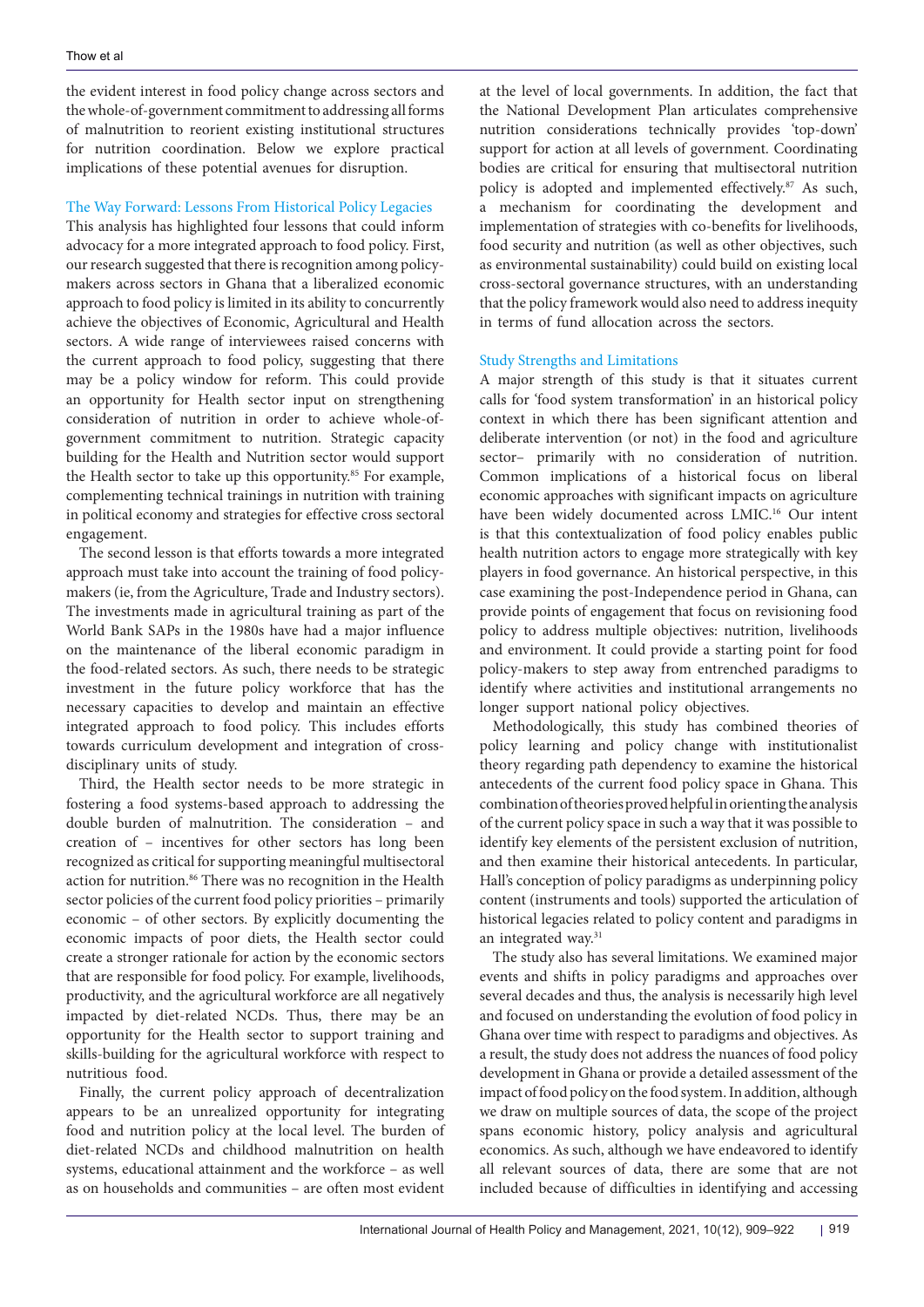them. For example, the FAO Archives were a possible source of data, but we could search only in a limited way due to difficulties encountered with the online platform. We also deliberately excluded monetary policy from the scope of our analysis, even though it has a huge impact on agriculture sector indicators. This was because our focus was not on the status of the agriculture sector, but rather on the prevailing policy priorities and paradigms within and preceding the current policy context.

#### **Conclusion**

This study has examined historical policy legacies evident in current food policy in Ghana, that help to understand the persistent lack of integration of nutrition considerations despite considerable political commitment to nutrition. These legacies include a strong liberal economic paradigm arising from privatization and liberalization from the early 1980s, an historical experience of 'failure' in food policy intervention and an historically narrow focus on food security at an aggregate level. This study suggests that an historical perspective can provide a starting point for food policy-makers to step away from entrenched paradigms, and identify points of engagement for the Health sector to foster revisioning food policy to address multiple national policy

objectives, including nutrition.

#### **Acknowledgements**

We gratefully acknowledge the time and expertise of the interviewees.

#### **Ethical issues**

This project received ethics approval from the Kwame Nkrumah University of Science and Technology (KNUST) Committee on Human Research Publication and Ethics (reference number CHRPE/RC/029/18).

#### **Competing interests**

Authors declare that they have no competing interests.

#### **Authors' contributions**

AMT and RA conceptualized the study. AMT, ReA, CA, LEA, JW, DS, RoA designed the study and developed the interview tools. AMT, CA, LEA, GM, JW collected the documentary and interview data. All authors contributed to the analysis and preparation of the manuscript.

#### **Authors' affiliations**

1 Menzies Centre for Health Policy, School of Public Health, University of Sydney, Sydney, NSW, Australia. <sup>2</sup>Department of Biochemistry and Biotechnology, Kwame Nkrumah University of Science and Technology, Kumasi, Ghana. <sup>3</sup>Global Health Governance Group, Usher Institute of Population Health Sciences, University of Edinburgh, Edinburgh, UK. <sup>4</sup>Médecins Sans Frontières, London, UK. <sup>5</sup>Centre for Universal Health, Chatham House, London, UK. <sup>6</sup>Development Policy Centre, Australian National University, Canberra, ACT, Australia. 7 Kwame Nkrumah University of Science and Technology, Kumasi, Ghana.

#### **References**

- 1. Global Panel on Agriculture and Food Systems for Nutrition. *Food Systems and Diets: Facing the Challenges of the 21st Century*. London: Global Panel on Agriculture and Food Systems for Nutrition; 2016.
- 2. International Food Policy Research Institute (IFPRI*). Global Nutrition Report 2016: From Promise to Impact: Ending Malnutrition by 2030.*  Washington, DC: IFPRI; 2016.
- 3. UN Food and Agriculture Organization, International Fund for Agricultural Development, United Nations Children's Fund, World

Health Organization, World Food Programme. *The State of Food Security and Nutrition in the World: Safeguarding Against Economic Slowdowns and Downturns.* Rome: FAO, IFAD, UNICEF, WFP, WHO; 2019.

- 4. UN Food and Agriculture Organization, International Fund for Agricultural Development, United Nations Children's Fund, World Health Organization, World Food Programme. *The State of Food Insecurity in the World: Transforming Food Systems for Affordable Healthy Diets.* Rome: FAO, IFAD, UNICEF, WFP, WHO; 2020.
- 5. Johnson K. Tracking the Perfect Storm in West Africa: COVID-19 & Desert Locusts. Agrilinks website. [https://www.agrilinks.org/](https://www.agrilinks.org/post/tracking-perfect-storm-west-africa-covid-19-desert-locusts) [post/tracking-perfect-storm-west-africa-covid-19-desert-locusts.](https://www.agrilinks.org/post/tracking-perfect-storm-west-africa-covid-19-desert-locusts) Published 2020.
- World Health Organization (WHO). Follow-up to the Political Declaration of the High-level Meeting of the General Assembly on the Prevention and Control of Non-communicable Diseases. Sixty-Sixth World Health Assembly WHA66.10 Agenda item 13.1, 13.2, 27 May 2013. Geneva: WHO; 2013.
- 7. Global Panel on Agriculture and Food Systems for Nutrition. *The Cost of Malnutrition: Why Policy Action is Urgent.* London, UK: Global Panel on Agriculture and Food Systems for Nutrition; 2016.
- 8. Food and Agriculture Organization of the United Nations (FAO). *The State of Food and Agriculture: Food Systems for Better Nutrition*. Rome: FAO; 2013.
- 9. Swinburn BA, Kraak VI, Allender S, et al. The global syndemic of obesity, undernutrition, and climate change: the Lancet Commission report. *Lancet*. 2019;393(10173):791-846. doi[:10.1016/s0140-](https://doi.org/10.1016/s0140-6736(18)32822-8) [6736\(18\)32822-8](https://doi.org/10.1016/s0140-6736(18)32822-8)
- 10. Pingali P. Agricultural policy and nutrition outcomes–getting beyond the preoccupation with staple grains. *Food Secur*. 2015;7(3):583-591. doi[:10.1007/s12571-015-0461-x](https://doi.org/10.1007/s12571-015-0461-x)
- 11. Turner C, Aggarwal A, Walls H, et al. Concepts and critical perspectives for food environment research: a global framework with implications for action in low- and middle-income countries. *Glob Food Sec*. 2018;18:93-101. doi[:10.1016/j.gfs.2018.08.003](https://doi.org/10.1016/j.gfs.2018.08.003)
- 12. Thow AM, Kadiyala S, Khandelwal S, Menon P, Downs S, Reddy KS. Toward food policy for the dual burden of malnutrition: an exploratory policy space analysis in India. *Food Nutr Bull*. 2016;37(3):261-274. doi[:10.1177/0379572116653863](https://doi.org/10.1177/0379572116653863)
- 13. United Nations. *Work Programme of the UN Decade of Action on Nutrition, 2016-2025*. New York: United Nations; 2017.
- 14. Alders R, Nunn M, Bagnol B, Cribb J, Kock R, Rushton J. Approaches to fixing broken food systems. In: Eggersdorfer M, Kraemer K, Cordaro J, et al, eds. *Good Nutrition: Perspectives for the 21st Century*. Basel: Karger; 2016:132-144. doi:[10.1159/000452381](https://doi.org/10.1159/000452381)
- 15. Thow AM, Heywood P, Schultz J, Quested C, Jan S, Colagiuri S. Trade and the nutrition transition: strengthening policy for health in the Pacific. *Ecol Food Nutr*. 2011;50(1):18-42. doi[:10.1080/0367024](https://doi.org/10.1080/03670244.2010.524104) [4.2010.524104](https://doi.org/10.1080/03670244.2010.524104)
- 16. Raschke V, Cheema B. Colonisation, the New World Order, and the eradication of traditional food habits in East Africa: historical perspective on the nutrition transition. *Public Health Nutr.* 2008; 11(7):662-674. doi:[10.1017/s1368980007001140](https://doi.org/10.1017/s1368980007001140)
- 17. Jayne TS, Jones S. Food marketing and pricing policy in Eastern and Southern Africa: a survey. *World Dev*. 1997;25(9):1505-1527. doi:[10.1016/s0305-750x\(97\)00049-1](https://doi.org/10.1016/S0305-750X(97)00049-1)
- 18. Pfrimer MH, Barbosa Júnior RC. Neo-Agro-Colonialism, Control over Life, and Imposed Spatio-Temporalities. *Contexto Int*. 2017;39(1):9- 33. doi[:10.1590/s0102-8529.2017390100001](https://doi.org/10.1590/s0102-8529.2017390100001)
- 19. Labonté R, Schrecker T. Globalization and social determinants of health: the role of the global marketplace (part 2 of 3). *Global Health*. 2007;3:6. doi:[10.1186/1744-8603-3-6](https://doi.org/10.1186/1744-8603-3-6)
- 20. Chilowa W. The impact of agricultural liberalisation on food security in Malawi. *Food Policy.* 1998;23(6):553-569. doi[:10.1016/s0306-](https://doi.org/10.1016/s0306-9192(98)00062-1) [9192\(98\)00062-1](https://doi.org/10.1016/s0306-9192(98)00062-1)
- 21. Anderson K, Rausser G, Swinnen J. Political economy of public policies: insights from distortions to agricultural and food markets*. J Econ Lit*. 2013;51(2):423-477. doi:[10.1257/jel.51.2.423](https://doi.org/10.1257/jel.51.2.423)
- 22. Sridhar D. Economic Ideology and Politics in the World Bank: Defining Hunger. *New Political Economy*. 2007;12(4):499-516.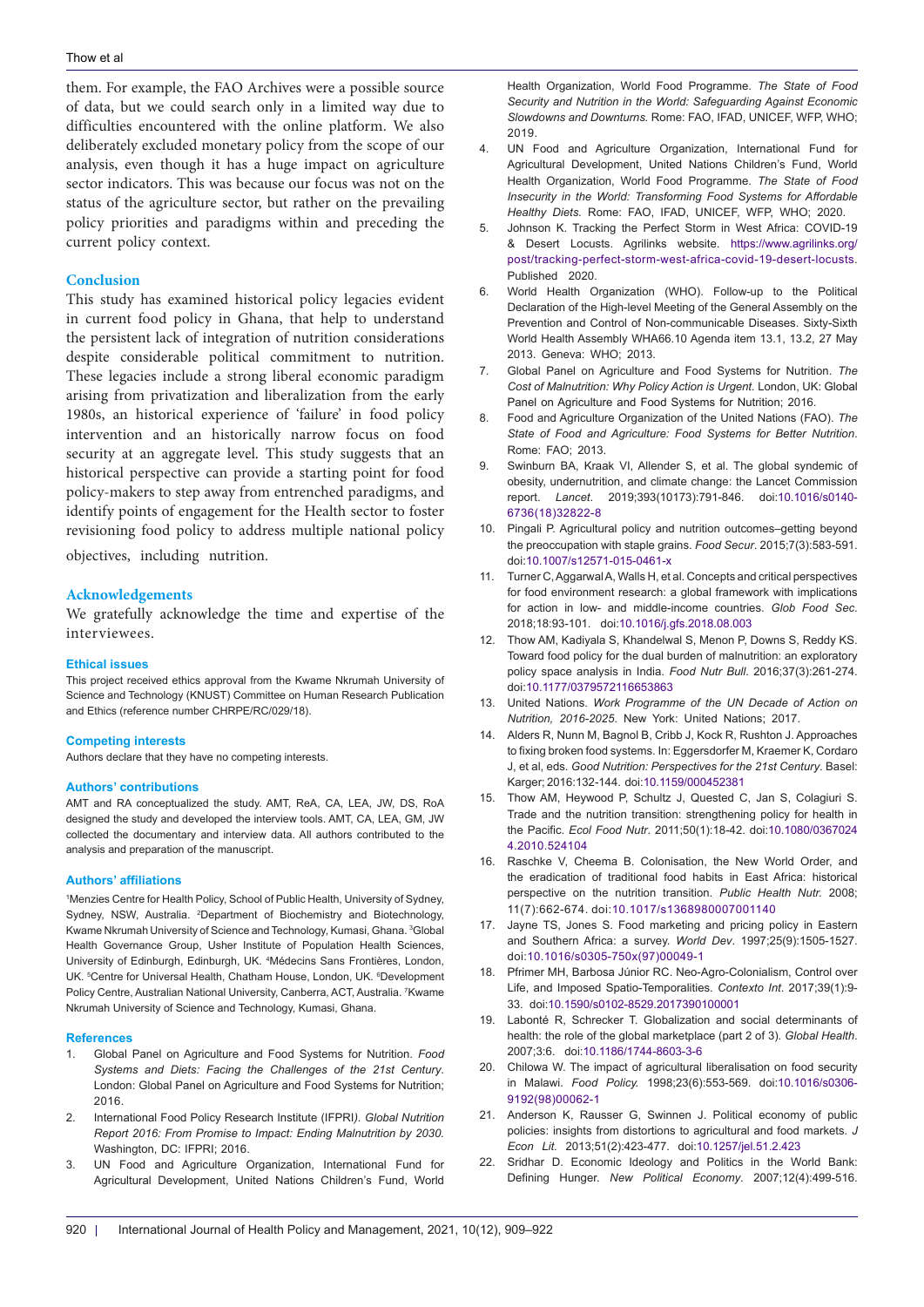#### doi:[10.1080/13563460701661520](https://doi.org/10.1080/13563460701661520)

- 23. FAO, ECA. *Regional Overview of Food Security and Nutrition. Addressing the Threat from Climate Variability and Extremes for Food Security and Nutrition*. Accra, Ghana: FAO, ECA; 2018.
- 24. Ecker O, Van Asselt J. *Food and Nutrition Security in Transforming Ghana: A Descriptive Analysis of National Trends and Regional Patterns*. Washington, DC: International Food Policy Research Institute; 2017.
- 25. Anderson K, Masters WA. *Distortions to Agricultural Incentives in Africa*. World Bank; 2009.
- 26. Braimoh AK. Agricultural land-use change during economic reforms in Ghana. *Land Use Polic*y. 2009;26(3):763-771. doi:[10.1016/j.](https://doi.org/10.1016/j.landusepol.2008.10.006) [landusepol.2008.10.006](https://doi.org/10.1016/j.landusepol.2008.10.006)
- 27. Konadu-Agyemang K. The best of times and the worst of times: structural adjustment programs and uneven development in Africa: the case of Ghana. *The Professional Geographer*. 2000;52(3):469- 483. doi:[10.1111/0033-0124.00239](https://doi.org/10.1111/0033-0124.00239)
- 28. Sarris A, Shams H*. Ghana Under Structural Adjustment: The Impact on Agriculture on the Rural Poor*. New York: New York University Press/International Fund for Agricultural Development; 1991.
- 29. Maxwell DG, Levin CE, Armar-Klemesu M, Ruel MT, Morris SS, Ahiadeke C. Urban Livelihoods and Food and Nutrition Security in Greater Accra, Ghana. International Food Policy Research Institute, Noguchi Memorial Institute for Medical Research, World Health Organization; 2000.
- 30. Yin RK. *Case Study Research: Design and Methods*. Thousand Oaks: Sage Publications: 2003.
- 31. Hall PA. Policy paradigms, social learning, and the state: the case of economic policymaking in Britain. *Comp Polit*. 1993;25(3):275-296. doi:[10.2307/422246](https://doi.org/10.2307/422246)
- 32. Koivusalo M, Schrecker T, Labonté R. Globalization and policy space for health and social determinants of health. In: Labonté R, Schrecker T, Packer C, Runnels V, eds. *Globalization and Health: Pathways, Evidence and Policy*. London: Routledge; 2009.
- 33. Grindle MS, Thomas JW. *Public Choices and Policy Change: The Political Economy of Reform in Developing Countries*. Baltimore: The John Hopkins University Press; 1991.
- 34. Crichton J. Changing fortunes: analysis of fluctuating policy space for family planning in Kenya. *Health Policy Plan*. 2008;23(5):339-350. doi:[10.1093/heapol/czn020](https://doi.org/10.1093/heapol/czn020)
- 35. Kay A. A critique of the use of path dependency in policy studies. *Public Adm*. 2005;83(3):553-571. doi:[10.1111/j.0033-3298.2005.00462.x](https://doi.org/10.1111/j.0033-3298.2005.00462.x)
- 36. Greener I. The potential of path dependence in political studies. *Politics*. 2005;25(1):62-72. doi[:10.1111/j.1467-9256.2005.00230.x](https://doi.org/10.1111/j.1467-9256.2005.00230.x)
- 37. Gorsky M, Sirrs C. World health by place: the politics of international health system metrics, 1924-c. 2010. *J Glob Hist*. 2017;12(3):361- 385. doi:[10.1017/s1740022817000134](https://doi.org/10.1017/s1740022817000134)
- 38. Government of Ghana NDPC. *An Agenda for Jobs: Creating Prosperity and Equal Opportunity for All (First Step) 2018-2021*. Accra, Ghana: Republic of Ghana; 2017.
- 39. Government of Ghana. National Nutrition Policy. Accra, Ghana: Republic of Ghana; 2016.
- 40. Ministry of Food and Agriculture. *Investing for Food and Jobs (IFJ): An Agenda for Transforming Ghana's Agriculture (2018-2021).* Accra, Ghana: Republic of Ghana; 2018.
- 41. Republic of Ghana. *Trade Policy for Ghana*. Accra, Ghana: Republic of Ghana; 2005.
- 42. Republic of Ghana. *Ghana Trade Policy. Trade Sector Support Programme (TSSP*). Accra, Ghana: Republic of Ghana; 2005.
- 43. The Republic of Ghana. *Ghana Industrial Policy*. Accra, Ghana: Republic of Ghana.
- 44. Republic of Ghana. *Fisheries Management Plan of Ghana A National Policy for the Management of the Marine Fisheries Sector.* Accra, Ghana: Republic of Ghana; 2015.
- 45. Ministry of Local Government and Rural Development. *National Local Economic Development (LED) Policy.* Accra, Ghana: Government of Ghana; 2013.
- 46. Brooks J, Croppenstedt A, Aggrey-Fynn E. *Distortions to Agricultural Incentives in Ghana*. Washington, DC: World Bank; 2008.
- 47. World Bank. Agriculture Sector Performance Review and

Accountability Implementation Completion Reports (Credit Nos. 2180-GH, 2247-GH, 2346-GH, 2441-GH, 2555-GH) for the Republic of Ghana. Washington, DC: World Bank; 2000.

- 48. Yaro JA, Teye JK, Torvikey GD. Historical context of agricultural commercialisation in Ghana: changes in land and labour relations*. J Asian Afr Stud*. 2018;53(1):49-63. doi:[10.1177/0021909616657368](https://doi.org/10.1177/0021909616657368)
- 49. Vernhout NJ. Development Policy in Ghana. A Political, Economic and Social History of a Country in Transition Since Independence. [https://](https://catalog.ihsn.org/index.php/citations/69660) [catalog.ihsn.org/index.php/citations/69660](https://catalog.ihsn.org/index.php/citations/69660). Published 2014.
- 50. Government of Ghana. *1969-1970 Budget Analysis and Salient Points*. Accra, Ghana: Government of Ghana; 1969.
- 51. Government of Ghana. *Economic Survey 1965*. Accra, Ghana: Government of Ghana; 1965.
- 52. World Bank. Ghana various correspondence files from 1960s to early 1970s. [https://www.worldbank.org/en/about/archives.](https://www.worldbank.org/en/about/archives)
- 53. Government of Ghana. *National Redemption Council Budget Statement 1972-1973*. Accra, Ghana: Government of Ghana; 1972.
- 54. World Bank. *Ghana, Agricultural Sector Review*. Washington, DC: World Bank; 1978.
- 55. Government of Ghana. *Budget Proposal for Fiscal Year 1975-1976*. Accra, Ghana: Government of Ghana; 1975.
- 56. Hansen E. Public policy and the food question in Ghana. *Afr Dev*. 1981;6(3):99-115.
- 57. Girdner J, Olorunsola V, Froning M, Hansen E. Ghana's agricultural food policy: operation feed yourself. *Food Policy*. 1980;5(1):14-25. doi[:10.1016/0306-9192\(80\)90021-4](https://doi.org/10.1016/0306-9192(80)90021-4)
- 58. World Bank. Ghana general 1978-1980 correspondence. [https://www.](https://www.worldbank.org/en/about/archives) [worldbank.org/en/about/archives.](https://www.worldbank.org/en/about/archives)
- 59. Puplampu KP. The state, agricultural policies and food security in Ghana (1983-1994). *Rev Can Etudes Dev*. 1999;20(2):337-359. doi [:10.1080/02255189.1999.9669835](https://doi.org/10.1080/02255189.1999.9669835)
- 60. Government of Ghana. *Outline of the 1988 Budget and Economic Policy for 1988*. Accra, Ghana: Government of Ghana; 1988.
- 61. World Bank. Ghana Agricultural Sector Review. Washington, DC: World Bank: 1985.
- 62. Younger SD. Aid and the Dutch disease: macroeconomic management when everybody loves you. *World Development*. 1992;20(11):1587- 1597. doi[:10.1016/0305-750x\(92\)90016-o](https://doi.org/10.1016/0305-750x(92)90016-o)
- 63. Demery L, Squire L. Macroeconomic adjustment and poverty in Africa: an emerging picture. *World Bank Res Obs*. 1996;11(1):39-59.
- 64. World Bank. *Ghana Agricultural Sector Adjustment (Briefing note).* Washington, DC: World Bank Group; 1997.
- 65. Government of Ghana. *PNDC Budget Statement and Economic Policy for 1991*. Accra, Ghana: Government of Ghana; 1991.
- 66. Olayide OE, Tetteh IK, Popoola L. Trends and policy correlates of agricultural production and agricultural production sustainability outcomes in Ghana and Nigeria. *J Sustain Dev.* 2015;8(9):71-78. doi:[10.5539/jsd.v8n9p71](https://doi.org/10.5539/jsd.v8n9p71)
- 67. Nyantakyi-Frimpong H, Bezner Kerr R. A political ecology of highinput agriculture in northern Ghana. *Afr Geogr Rev*. 2015;34(1):13-35. doi[:10.1080/19376812.2014.929971](https://doi.org/10.1080/19376812.2014.929971)
- 68. Republic of Ghana. *The Budget Statement and Economic Policy of the Government of Ghana.* Accra, Ghana: Republic of Ghana; 1999.
- 69. Republic of Ghana. *Budget Statement and Economic Policy of the NPP Government.* Accra, Ghana: Republic of Ghana; 2003.
- 70. Boafo J, Appiah DO, Tindan PD. rivers of export-led agriculture in Ghana: the case of emerging cashew production in Ghana's Brong Ahafo Region. *Australas Rev Afr Stud*. 2019;40(1):31-52.
- 71. Sonnino R, Marsden T, Moragues-Faus A. Relationalities and convergences in food security narratives: towards a place-based approach. *Trans Inst Br Geogr*. 2016;41(4):477-489. doi:[10.1111/](https://doi.org/10.1111/tran.12137) [tran.12137](https://doi.org/10.1111/tran.12137)
- 72. te Lintelo DJH, Lakshman RWD. Equate and conflate: political commitment to hunger and undernutrition reduction in five highburden countries. *World Dev*. 2015;76:280-292. doi[:10.1016/j.](https://doi.org/10.1016/j.worlddev.2015.07.013) [worlddev.2015.07.013](https://doi.org/10.1016/j.worlddev.2015.07.013)
- 73. Sampson D. Productivism, agroecology, and the challenge of feeding the world. *Gastronomica*. 2018;18(4):41-53. doi:[10.1525/](https://doi.org/10.1525/gfc.2018.18.4.41) [gfc.2018.18.4.41](https://doi.org/10.1525/gfc.2018.18.4.41)
- 74. Easterly W. How the Millennium Development Goals are Unfair to Africa.